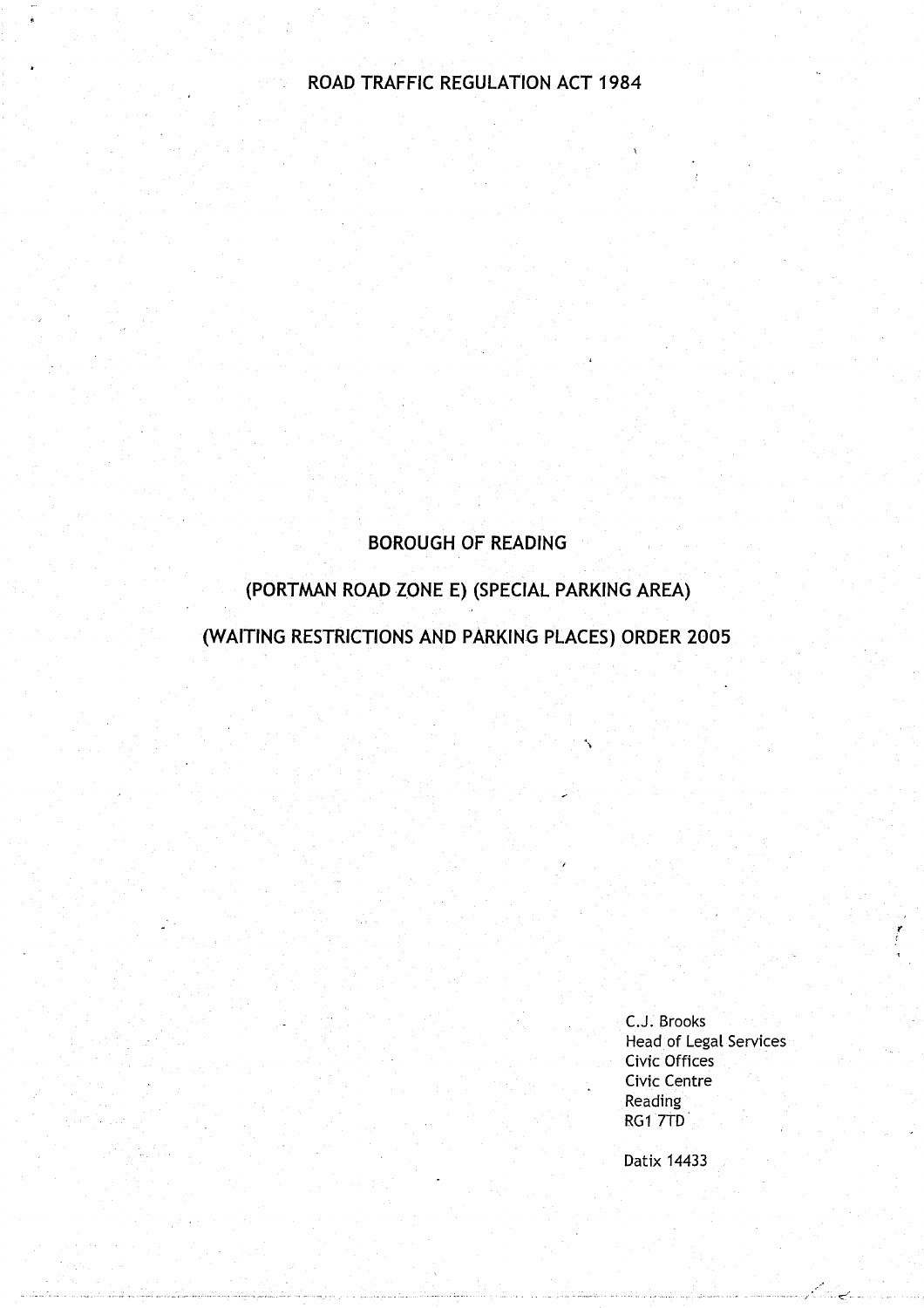#### THE BOROUGH OF READING

#### (PORTMAN ROAD ZONE E) (SPECIAL PARKING AREA)

#### (WAITING RESTRICTIONS AND PARKING PLACES) ORDER 2005

**The Reading Borough Council** (**hereinafter referred to as** the **Council** ") **in exercise of the powers conferred by Sections 1(1), 2(1) to** (**3), 4(2), 32**, **35 of and Part IV of Schedule 9 to the Road Traffic Regulation Act 1984 ("the Act of 1984** "), **as amended and of all other powers thereunto enabling and after**. **consultation with the Chief Officer of Police in accordance with Part III of Schedule 9 to the Act of 1984 and the Road Traffic Act 1991, hereby make the following Order :-**

#### **PART** I **CITATION AND INTERPRETATION**

- **1 This Order may be cited as The Borough of Reading** (**Portman Road Zone E**) (**Special** Parking **Area) (Waiting Restrictions and Parking Places** ) **Order 2005 and shall come into operation on the 1st August 2005 .**
- **<sup>2</sup> . In this Order**, **except where the context otherwise requires** , **the following expressions have the meanings hereby respectively assigned to them :**

**"ambulance**" **has the same meaning as in the Vehicle Excise and Registration Act 1994;**

**authorised agent**" **means the parking services contractor appointed by and acting on behalf of the Council for the purposes of the supervision and enforcement of this Order ;**

**"authorised cab rank" means an area of carriageway which is comprised within and indicated by road markings complying with diagram 1028 .2 in Schedule 6 to the 2002 Regulations ;**

**"authorised officer" means the Head of Planning and Transport for the Council or any other officer to be designated by the Council ;**

**"authorised parking place**" **means any parking place on a road** , **authorised or designated by this Order;**

**"bus" has the same meaning as in Regulation 22 of the 2002 Regulations;**

**"bus stand**" **means any area of carriageway**, **intended for the waiting by buses, which is comprised within and indicated by road markings complying with diagram 1025**. **1 and incorporating the** words **"Bus Stand" in,Schedule 6 and a sign complying with diagram 975 in Schedule .5 to the 2002 Regulations;**

**"bus-stop clearway**" **means any area of carriageway intended for the waiting by buses, which is comprised within and indicated by road markings complying with diagram 1025** . **1 in Schedule 6 and a sign complying with diagram 974 in Schedule 5 to the 2002 Regulations;**

**"business** permit" **means a permit issued to a business occupying premises, the postal address of which is in a road or part of a road specified in Schedule 499 and issued under the provisions of Article 22 ;**

**"business permit holder** " **means a person to whom a business permit was issued under the provisions Article 22 ;**

**"carriageway** " **means a way constituting or comp** ri**sed in a highway being a way** (**other than a cycle track**) **over which the public have a right of way for the passage of vehicles ,**

**"disabled person**'**s badge**", "**disabled person's vehicle** " **and "parking disc" have the same meanings as in**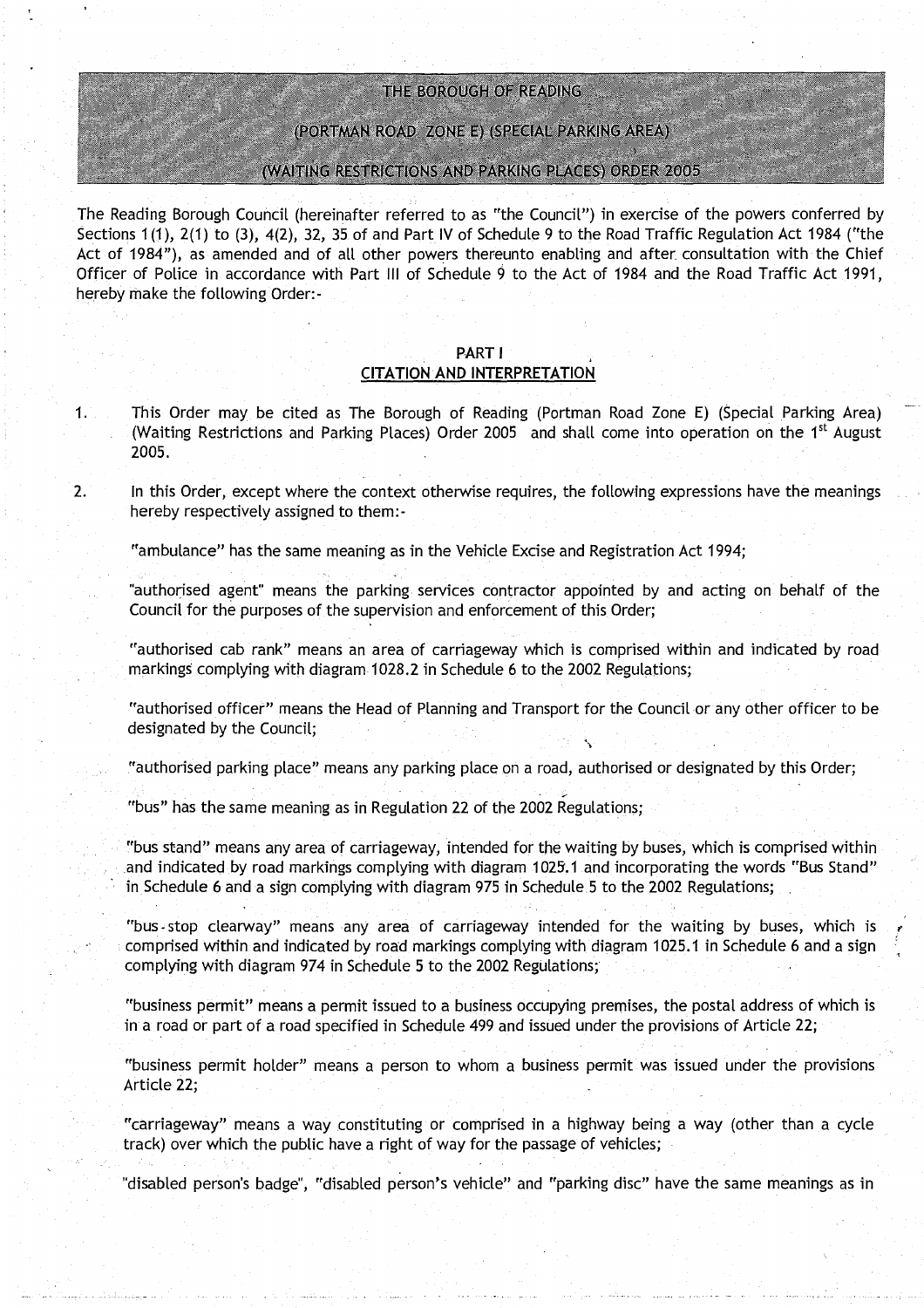the Local Authorities Traffic Orders (Exemption for Disabled Persons) (England) Regulations 2000;

"doctor" 'means a 'fully registered person' as defined in section 55 of the Medical Act 1983;

"driver", in relation to a vehicle waiting in a parking place, or on a road or length of road, means the person driving the vehicle at the time it was left in that parking place or road or length of road;

"goods" means goods or burden of any description and includes postal packets of any description;

"delivering" and "collecting" in relation to any goods includes checking the goods for the purpose of their delivery or collection;

"goods vehicle" means a motor vehicle which is constructed or adapted for use for the carriage of goods or burden of any description and which does not exceed 5.30 metres in length or 2.25 metres in height;

"hackney carriage" means a vehicle licensed under Section 37 of the Town Police Causes Act 1847, Section 6 of the Metropolitan Carriages Act 1869, or any similar enactment;

"immobilisation device" has the same meaning as in Section 104(9) of the Road Traffic Regulation Act 1984;

"loading" means the loading or unloading of goods to or from a vehicle;

"motorcycle" and "invalid carriage" have the same meanings as in Section 136 of the Road Traffic Act of 1984;

"owner", in relation to a vehicle means a resident who is named in the vehicle registration document as the registered keeper of a goods or passenger vehicle or who has the use of such a vehicle in the course of his employment and who is entitled to use such a vehicle as though he were the registered keeper thereof;

"parking attendant" means a person authorised by or on behalf of the Council to supervise any parking area;

"parking place" means a road or length of road which is provided for the leaving of vehicles;

"passenger vehicle" means a motor vehicle (other than a motor cycle or invalid carriage) not exceeding 5.30 metres in length and 2 .25 metres in height and constructed or adapted for the carriage of passengers and their effects;

''penalty charge" and "reduced penalty charge" means a charge set by the Council under the provisions of section 66 of the Road Traffic Act 1991 and with the approval of the Secretary of State for Transport which is to be paid to the Council within 28 days beginning with the date of the notice, or 14 days in the case of a reduced penalty charge, following the issue of a penalty charge notice;

 $\nu$ "penalty charge notice" means a notice issued or served by a parking attendant pursuant to the provisions of section 66 of the Road Traffic Act 1991;

"Permit" means a permit issued under the provisions of Articles 22, 25,26 and **27;**

"permit holder" means a person to whom a permit has been issued;

"permitted hours" means the hours shown at the commencement of a Schedule;

"relevant position" in respect of:  $-$ 

الرائية فوجها

(a) a disabled person's badge or a parking permit, means

(i) in the case of a vehicle fitted with a front windscreen, that the badge or permit

f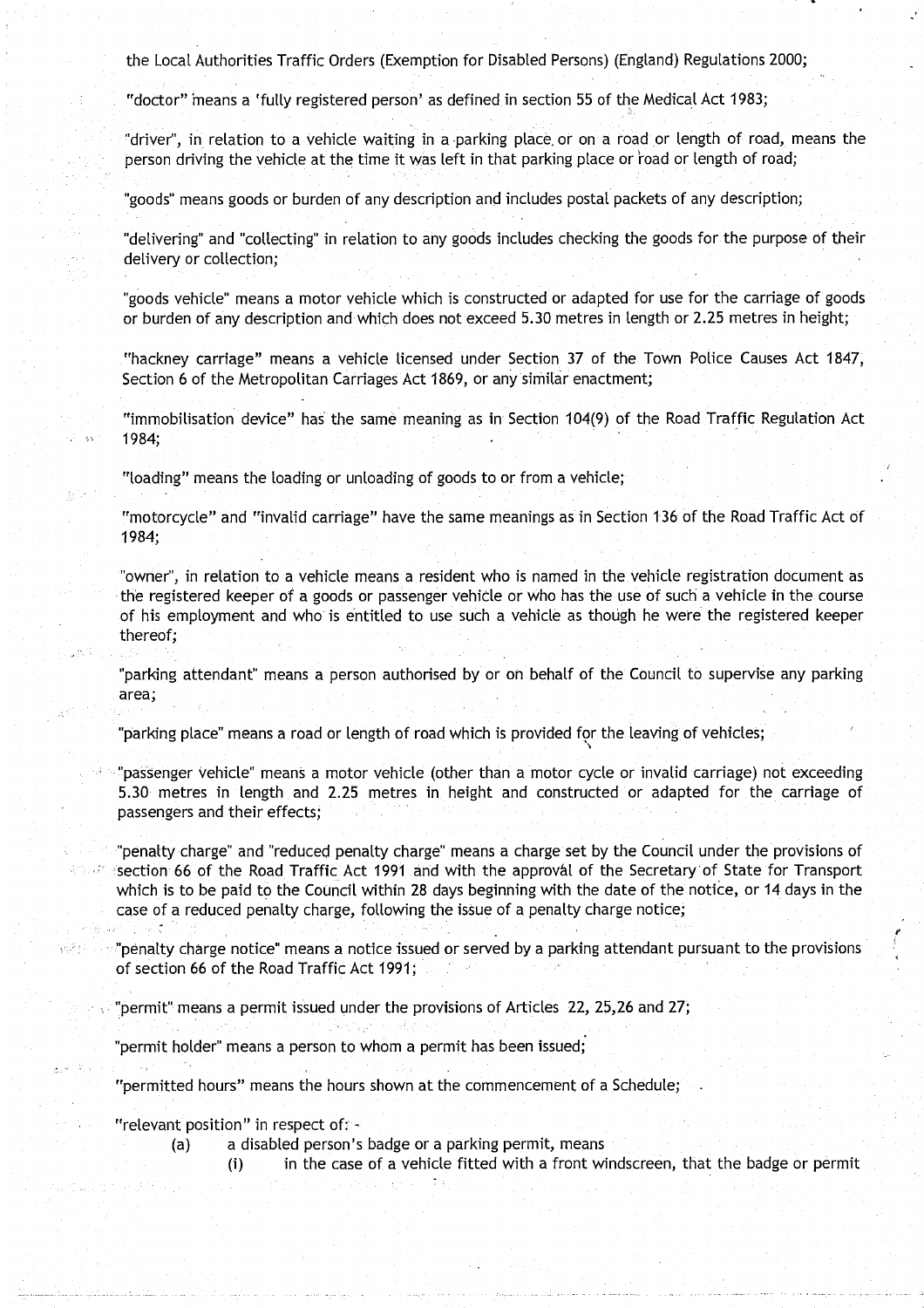is exhibited thereon with the front facing forward on the nearside of and immediately behind the windscreen; or

- (ii) the case of a vehicle not fitted with a front windscreen, that the badge or permit is exhibited on the front or nearside of the vehicle;
- (b) a disabled' person's parking disc, means that the side showing the time is facing forward or outward and immediately behind the windscreen or side window nearest to the kerb;

resident" means a person whose usual place of abode is at premises the postal address of which is in a road or part of a road specified in Schedule 499;

"specified position" a vehicle left in a parking place during the permitted hours in accordance with the foregoing provisions of this Order shall cause it so to stand:<br>(a) in the case of the parking place in relation

- in the case of the parking place in relation to which special provisions as to the manner of standing of a vehicle in that place are specified in an item specified in a Schedule as
- to be in accordance with those provisions: (b) in the case of any other parking place  $-\frac{1}{2}$

 $\mathcal{B}^{\text{th}}_{\text{in}}$  ,  $\mathcal{C}_{\text{in}}$ 

- (i) if the parking place is not in a one-way street, that the left or near-side of the vehicle is adjacent to the left-hand edge of the carriageway;
- (ii) that the distance between the edge of the carriageway and the nearest wheel of the vehicle is not more than 300 millimetres;
- (c) so that every part of a vehicle is within the limits of a parking place;<br>(d) that no part of the vehicle obstructs any vehicular means of ingress t
	- that no part of the vehicle obstructs any vehicular means of ingress to or egress from any premises adjacent to the side of the road on which the vehicle is waiting .

"specified hours" means the hours shown at the commencement of a Schedule containing parking or unloading places; الكفوي

"telecommunication system" has the same meaning as in the Telecommunications Act 1984;

"The 2002 Regulations" means the Traffic Signs Regulations and General Directions 2002 ;

- "traffic sign" means a sign of any size, colour and type prescribed or authorised under, or having the effect as though prescribed or authorised under Section 64 of the Act of 1984 .
- 3. The prohibitions imposed by this Order shalt be in addition to and not in derogation of any restriction, prohibition or requirement imposed by any Regulations or Orders made or having effect as if made under the Act of 1984, or by or under any other enactment.
- 4. Save where the contrary is indicated, any reference in this Order to:-
	- (a) a numbered Article or Schedule is a reference to the Article or Schedule bearing that number in this Order;
	- (b) this Order or another Order shalt be construed as such a reference to this Order or, as the case may be, such other Order, as the same may have been or may from time to time be amended, varied or supplemented;
	- (c) a Statute or Regulation shall be construed as reference to such Statute or Regulations as the same may have been, or may from time to time be amended or re-enacted .
	- (d) The requirements of any Article making reference to a numbered Schedule 'to this Order shall only have effect when a Schedule similarly numbered is appended to this Order .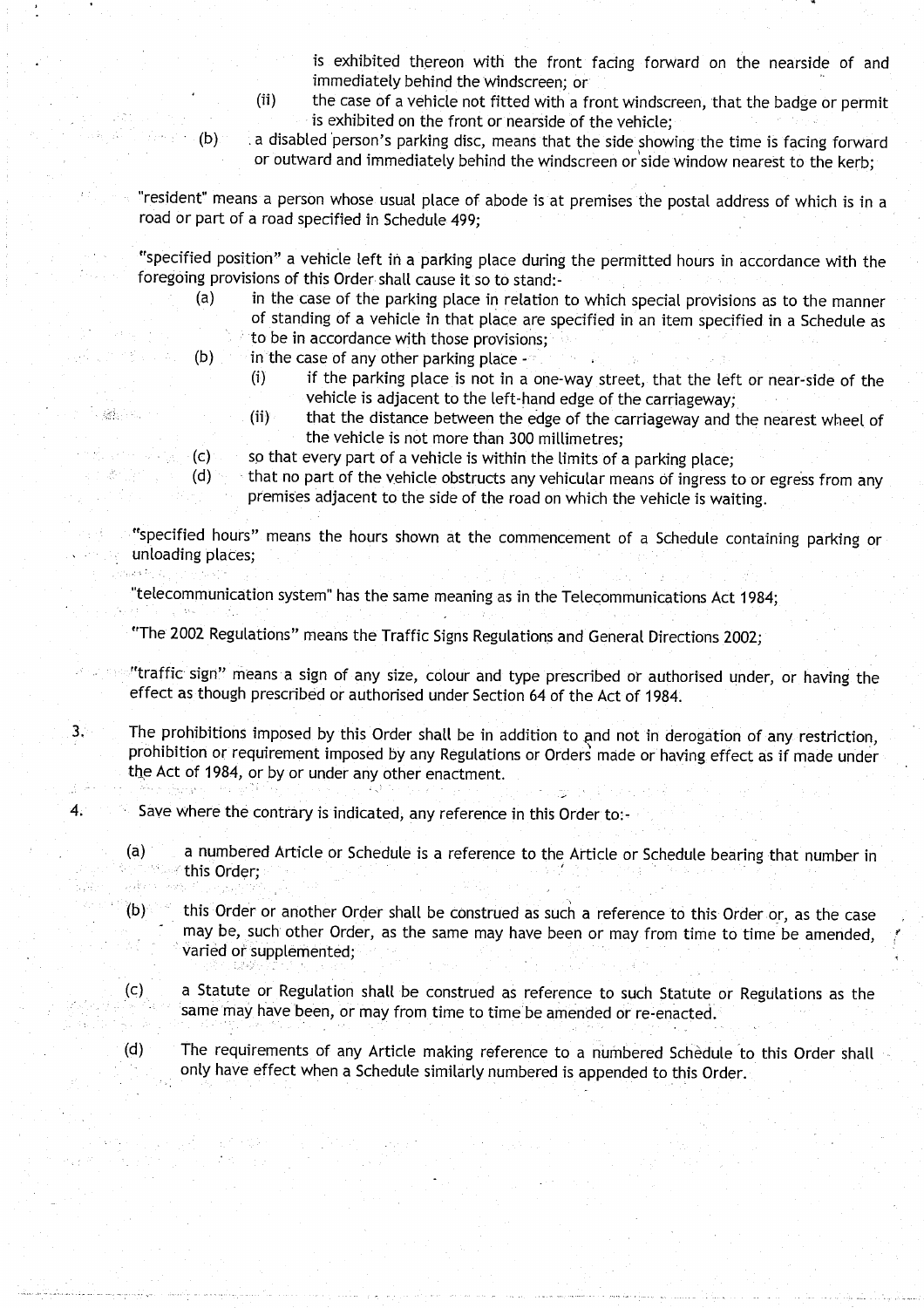#### PART II WAITING AND LOADING OF VEHICLES

- 5. Save as provided in Articles 6 and 7 no person shall, except upon the direction or with the permission of a Police Constable in uniform, Traffic Warden or a Parking Attendant, cause or permit any vehicle during each separately dated day, to:-
	- (a) wait or toad at any time on Mondays to Sundays inclusive in the lengths of roads specified in Schedule 1;
	- (b) wait at any time on Mondays to Sundays inclusive or load between 7.30 a.m. and 9.30 a.m. and between 4.00 p.m. and 6.00 p.m. on Mondays to Sundays inclusive in the lengths of roads specified in Schedule 2;
	- (c) wait between 7.00 a.m . and 6 .00 p.m.. on Mondays to Saturdays inclusive or load between 7.30 a.m . and 9 .30 a.m . and between 4 .00 p.m . and 6 .00 p.m . on Mondays to Saturdays inclusive in the lengths of roads specified in Schedule 3;
	- (d) wait at any time on Mondays to Sundays inclusive in the lengths of roads specified in Schedule 4;
	- (e) wait between 8.00 a.m. and 6.30 p.m. on .Mondays to Fridays inclusive in the lengths of roads specified in Schedule 5 for a longer period than 2 hours or, if a period of less than 2 hours has elapsed since the previous period of waiting by the same vehicle in the same length of road;
	- (f) wait between 8 .00 a .m . and 6 .30 p.m . on Mondays to Fridays inclusive in the lengths of roads specified in Schedule 6 for a longer period than 1 hour or, if a period of less than 1 hour has elapsed since the previous period of waiting by the same vehicle in the **same length** of road;
	- (g) wait at any time on Mondays to Sundays inclusive in the lengths of roads specified in Schedule 9, except for Police Vehicles;
	- (h) wait at any time on Mondays to Sundays inclusive in the lengths of roads specified in Schedule 12, except for Motor Cycles;
	- (i) wait between 7.00 a.m. and 6.00 p.m. on Mondays to Saturdays inclusive in the lengths of roads specified in Schedule 13; **See Fig.**
	- (j) wait at any time on Mondays to Sundays inclusive or load between **8.15 a .m. and 9**. **15 a.m. and** between 4.00 p.m. and 6.15 p.m. on Mondays to Sundays inclusive in the lengths of roads specified in Schedule 14;
	- (k) wait between **<sup>8</sup> .00 a**.m. and 6 .30 pm . on Mondays to Fridays inclusive in the lengths of roads specified in Schedule 15 for a longer period than 30 minutes or, if a period of less than 1 hour has elapsed since the previous period of waiting by the same vehicle in the same length of road;
	- (l) wait at any time on Mondays to Sundays inclusive or load between 7 .00 a.m. and 6.00 p.m. on Mondays to Saturdays inclusive in the lengths of roads specified in Schedule 16;
	- (m) wait at any time on Mondays to Saturdays inclusive or load between **8.15 a .m**. and 9.15 a.m. and between 4 .00 p.m . and 6,15 p.m. on Mondays to Saturdays inclusive in the lengths of roads specified in Schedule 17;
	- (n) wait between 8 .00 a .m . and 6.30 p.m . on Mondays to Fridays inclusive in the lengths of roads specified in Schedule 18;
	- (o) wait between **<sup>8</sup> .00 a**.m. and 8.00 p.m . on Mondays to Saturdays inclusive in the lengths of streets specified in Schedule 20, for a longer period than 2 hours or, if a period of less than 2 hours has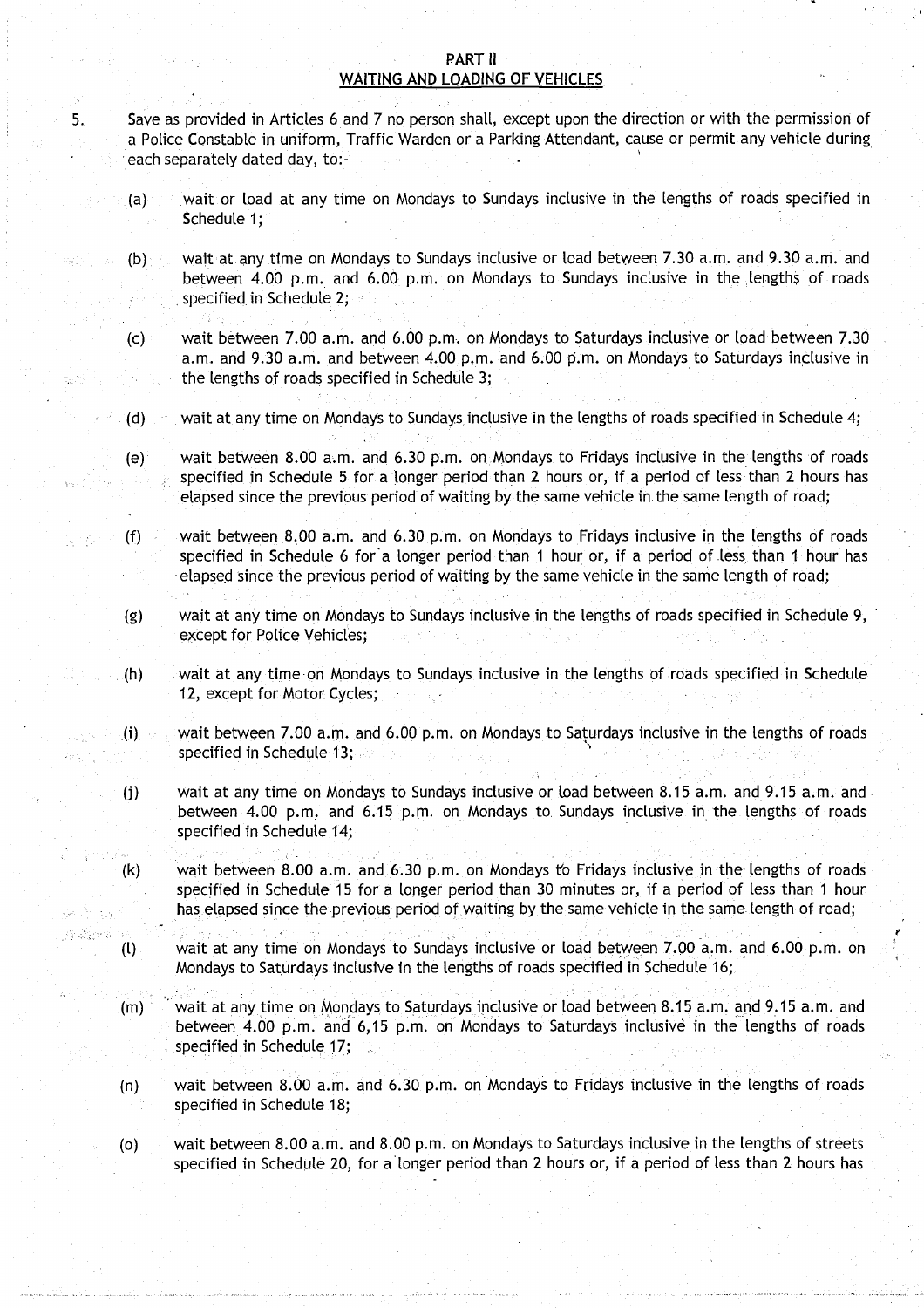elapsed since the previous period of waiting by the same vehicle, in the same length of road, except for vehicles displaying a valid permit;

- (p) wait between 8 .00 a.m . and 6 .30 p.m. on Mondays to Fridays inclusive in the lengths of roads specified in Schedule 21, except for Ambulances;
- (q) wait between 8.00 a.m. and 6.30 p.m. on Mondays to Saturdays inclusive in the lengths of roads specified in Schedule 23;
- $(r)$  : wait between 8.00 a.m. and 6.30 p.m. on Mondays to Saturdays inclusive in the lengths of roads specified in Schedule 24 for a longer period than 30 minutes or, if a period of less than 30 minutes has elapsed since the previous period of waiting by the same vehicle in the same length of road;
- (s) wait between 8.00 a.m. and 6.30 p.m. on Mondays to Saturdays inclusive in the lengths of roads specified in Schedule 25 for a longer period than 2 hours or, if a period of less than 2 hours has elapsed since the previous period of waiting by the same vehicle in the same length of road;
- $\lll$  (t) wait between 8.00 a.m. and 6.30 p.m. on Mondays to Saturdays inclusive in the lengths of roads specified in Schedule 26 for a longer period than 30 minutes or, if a period of less than 1 hour has elapsed since the previous period of waiting by the same vehicle in the same length of road, except for vehicles displaying a valid parking permit;
	- (u) wait between 8.00 a.m. and 6.30 p.m. on Mondays to Saturdays inclusive in the lengths of roads specified in Schedule 27 for a longer period than 30 minutes or, if a period of less than 1 hour has elapsed since the previous period of waiting by the same vehicle in the same length of road;

 $\mathcal{L}^{(A)}_{\text{c},\text{c},\text{c}}$ 

ng specific telepa

- (v) wait at any time on Mondays to Sundays inclusive or load between 8.15 a.m. and 9.15 a.m. and between 4.00 p.m. and 6.15 p.m. on Mondays to Saturdays inclusive in the lengths of roads specified in Schedule 28;
- $(w)$  wait at any time on Mondays to Sundays inclusive or load between 8.15 a.m. and 9.15 a.m. and between 4.00 p.m. and 6.00 p.m. on Mondays to Sundays inclusive in the lengths of roads specified in Schedule 29;
- (x) 'wait at any time on Mondays to Saturdays inclusive in the lengths of roads specified in Schedule  $31:$
- $(y)$  wait between 8.00 a.m. and 6.30 p.m. on Mondays to Saturdays inclusive in the lengths of roads specified in Schedule 32 for a longer period than 10 minutes or, if a period of less than 10 minutes has elapsed since the previous period of waiting by the same vehicle in the same length of road;
- $\ket{\psi_{\text{c}}(z)}$  wait at any time on Mondays to Sundays inclusive or load between 8.00 a.m. and 9.30 a.m. and between 2.30 p.m. and 6.30 p.m. on Mondays to Sundays inclusive in the lengths of roads specified in Schedule 33;
	- $\%$  (aa) wait between 8.00 a.m. and 6.30 p.m. on Mondays to Saturdays inclusive or load between 8.00 a.m. and 9.30 a.m. and between 2.30 p.m. and 6.30 p.m. on Mondays to Saturdays inclusive in the lengths of roads specified in Schedule 34;
		- (bb) wait at any time on Mondays to Sundays inclusive or load between 8 .15 a.m. and 9.15 a.m. and between 4.15 p.m. and 6.15 p.m. on Mondays to Sundays inclusive in the lengths of roads specified in Schedule 35;
		- (cc) wait at any time on Mondays to Sundays inclusive or load between 7.30 a.m. and 9.30 a.m. and between 4.00 p.m. and 6 .00 p.m. on Mondays to Sundays inclusive in the lengths of roads specified in Schedule 36;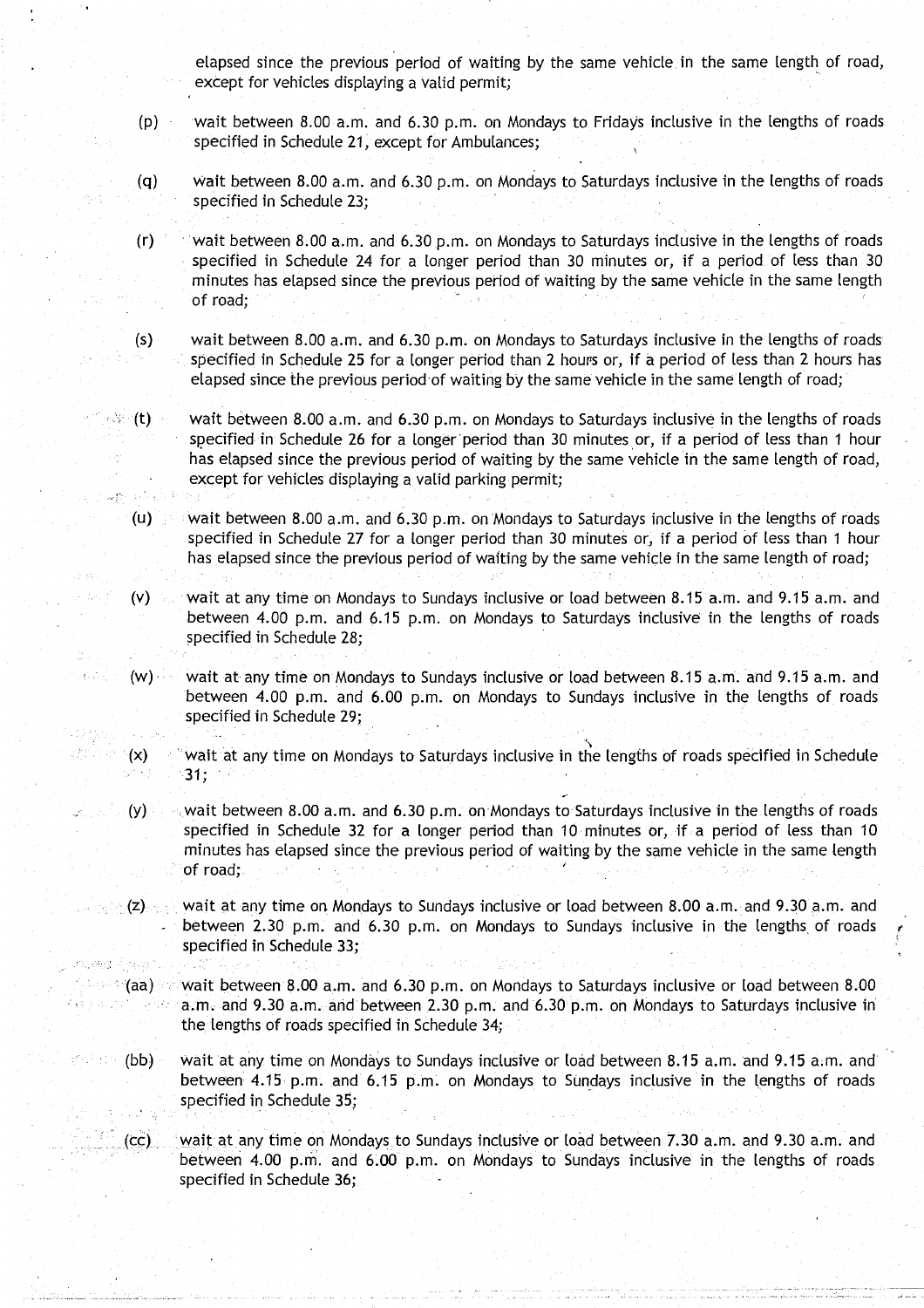- (dd) wait between 7.00 a.m. and 3 .00 p.m . on Mondays to Fridays inclusive in the lengths of roads specified in Schedule 37;
- (ee) wait between 6.00 p.m. and 10.00 p.m. on Tuesdays and Wednesdays and between 1.00 p.m. and 6.00 p.m. on Saturdays in the lengths of roads specified in Schedule 38;
- (ff) wait between **<sup>8</sup> .00 a** .m . and 6.30 p.m . on Mondays to Saturdays inclusive in the lengths of roads specified in Schedule 40 for a longer period than 1 hour or, if a period of less than 2 hours has elapsed since the previous period of waiting by the same vehicle in the **same length** of road;
- (gg) wait at any time on Mondays to Sundays inclusive or load between 8.15 a.m. and 9.15 a.m. and between 4.00 p.m. and 6.15 p.m. on Mondays to Fridays inclusive and between 8.15 a.m. and <sup>6</sup> .15 p.m. on Saturdays in the lengths of roads specified in Schedule 41 ;
- (hh) load between 8.15 a.m. and 9.15 a.m. and between 4.00 p.m. and 6.00 p.m. on Mondays to Sundays inclusive in the lengths of roads specified in Schedule 42;
- (ii) wait at any time on Mondays to Sundays or load between **8.15 a.m. and 9**.15 a.m. and between 3.30 p.m. and 6.15 p,m . on Mondays to Sundays inclusive in the lengths of roads specified in Schedule 43;
- (jj) wait at any time on Mondays to Sundays inclusive or load between 8.15 a.m. and 1.00 p.m. and between 4.00 p.m. and 6.15 p.m. on Mondays to Sundays inclusive in the lengths of roads specified in Schedule 46;
- (kk) wait at any time on Mondays to Sundays inclusive or load between 8 .15 a.m . and 9.15 a.m . and between 1.00 p.m. and 6.15 p.m. on Mondays to Sundays inclusive in the lengths of roads specified in Schedule 47;
- (11) wait at any time on Mondays to Sundays inclusive or load between **<sup>8</sup> .15 a .m** . and 9 . **15 a .m . and** between 4.15 p.m. and 6 .15 p.m. . on Mondays to Saturdays inclusive in the lengths of roads specified in Schedule 48;
- (mm) wait between 8.00 a.m. and 6.30 p.m. on Mondays to Saturdays inclusive in the lengths of roads specified in Schedule 50 for a longer period than 1 hour or, if a period of less than 1 hour has elapsed since the previous period of waiting by the same vehicle in the same length of road;
- **Condition** wait at any time on Mondays to Sundays inclusive or load at any time on Mondays to Saturdays inclusive in the lengths of roads specified in Schedule 51; s Province
	- (oo) wait or load at any time on a Sunday in the lengths of roads specified in Schedule 52;

al kinik

- (pp) wait or load at any time on Mondays to Saturdays inclusive in the lengths of roads specified in Schedule 53;
- (qq) wait between **<sup>8</sup> .00 a**.m. and 11 .30 a.m . on Mondays to Saturdays and wait for a longer period than 30 minutes or, if a period of less than 30 minutes has elapsed since the previous period of 病毒酶疾病症 waiting by the same vehicle in the same length of road between 11.30 a.m. and 6.30 p.m. on Mondays to Saturdays inclusive, in the lengths of roads specified in Schedule 54;
	- (rr) wait at any time on Mondays to Sundays inclusive or load between 8.00 a.m. and 6.30 p.m. on Mondays to Saturdays inclusive in the lengths of roads specified in Schedule 57; 1825
	- (ss) wait between **8.00 a** .m. and 6 .30 p .m . on Mondays to Saturdays inclusive in the lengths of roads specified in Schedule 60 for a longer period than 10 minutes or, if a period of less than 20 minutes has elapsed since the previous period of waiting by the same vehicle in the same length of road;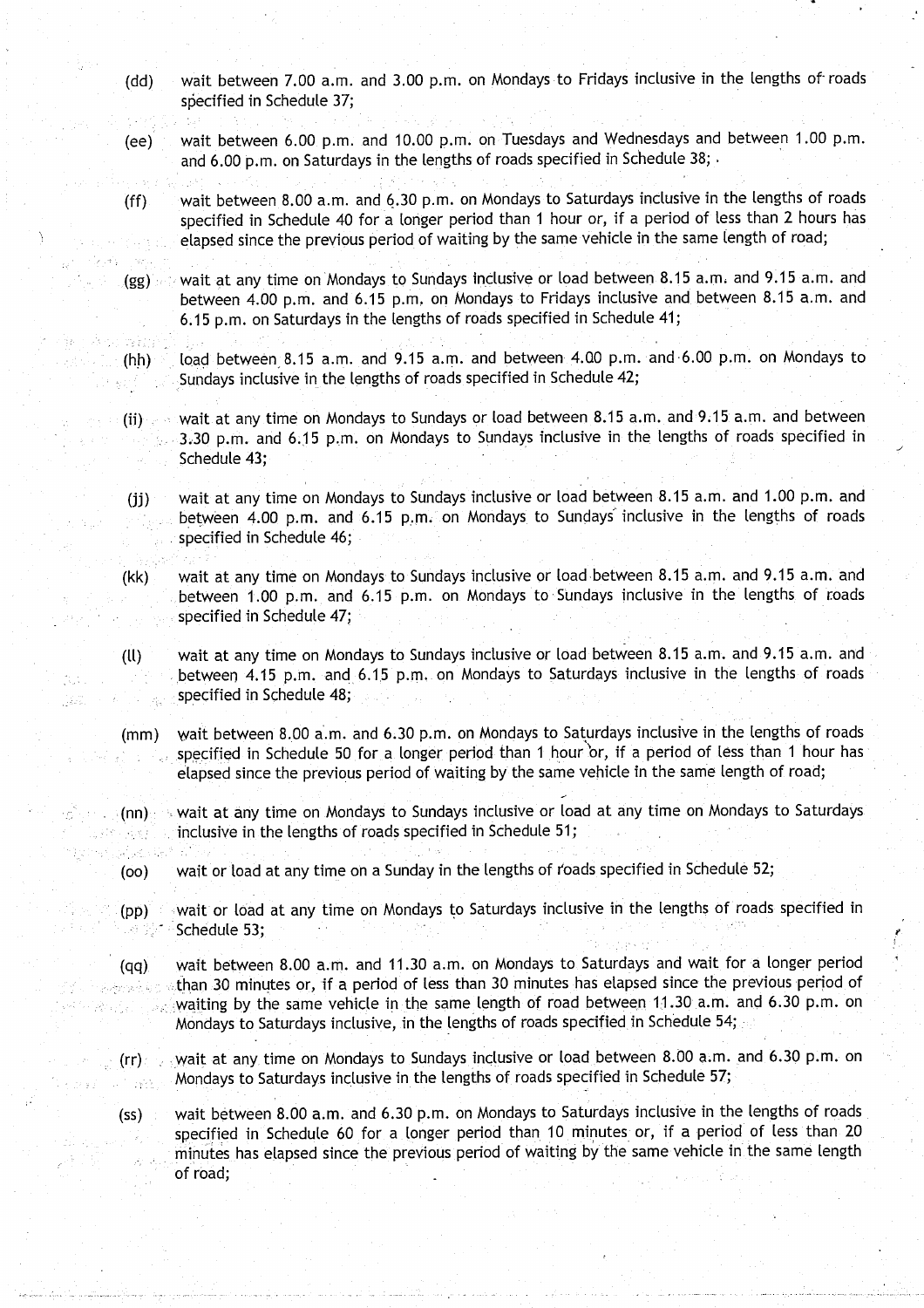- **(tt) wait between 8 .00 a** . **m. and 6**.**30 p.m** . **on Mondays to Saturdays inclusive in the lengths of roads specified in Schedule 61 for a longer period than 2 hours or** , **if a period of less than 2 hours has elapsed since the previous period of waiting by the same** vehicle in **the same length of road except for vehicles displaying a valid parking permit ;**
- **(uu) wait at any time on Mondays to Sundays inclusive or toad between 7 .15 a** . **m . and 9**.**45 a .m . and between 4**.**00 p.m** . **and 6 .15 p**. **<sup>m</sup> . on Mondays to Sundays inclusive in the lengths of roads specified in Schedule 62;**
- **(vv) wait between 8 .00 a .m** . **and 6.30 p .m** . **on Mondays to Saturdays inclusive or load between 8 .00 <sup>a</sup> .m.. and 9.45 a .m . and between 4.00 p**. **m . and 6**.15 p .m**. on Mondays to Saturdays inclusive in the lengths of roads specified in Schedule 63 ;**
- **6. Nothing in Article 5 shalt apply to any vehicle waiting in the lengths of roads referred to therein for so** long as it may be necessary to enable:-
	- **(a) a person to board or alight from the vehicle ;**
	- **(b) the vehicle, if it cannot conveniently be used for such purpose in any other road, to be used in connection with any of the following operations**, namely:
		- **(i) building, industrial or demolition operations ;**
		- **(ii) the removal of any obstruction to traffic,**
		- **(iii) the maintenance**, **improvement or reconstruction of the said lengths of roads ;**
		- **(iv) the laying**, **erection, alteration or repair in or in land adjacent to the said lengths of roads of any sewer or of any main** , **pipe or apparatus for the supply of gas**, **water or electricity or of any telecommunications system ;**
		- (v) the service of a Local Authority or a Water Authority in pursuance of statutory powers or **duties;**
	- **(c) the vehicle to be used for the purpose of delivering or collecting postal packages as defined in Section 87 of the Post Office Act 1953 ;**
	- **(d) the vehicle to take in petrol**, **oil, water or air from any garage situated on or adjacent to the said lengths of roads;**
	- **(e) the vehicle to wait at or near to any premises situated on or adjacent to the said lengths of roads** for so long as such waiting by that vehicle is reasonably necessary in connection with any wedding **or funeral;**
	- **(f) the vehicle being used for fire brigade** , **ambulance or police purposes.**

**7. (1) Nothing in Article 5 shall apply:-**

(a) to any vehicle waiting for so long as may be necessary for the purpose of enabling goods to be loaded on or unloaded from the vehicle;

p.

**(b) to a Disabled Person's Vehicle** , **displaying a Disabled Person** '**s Badge in the relevant position, for a period not exceeding 3 hours** (**not being a period separated by an interval of less than 1 hour from a previous period of waiting by the same vehicle in the same length of road on the same day), provided that the Disabled Person's Vehicle also displays in the relevant position,**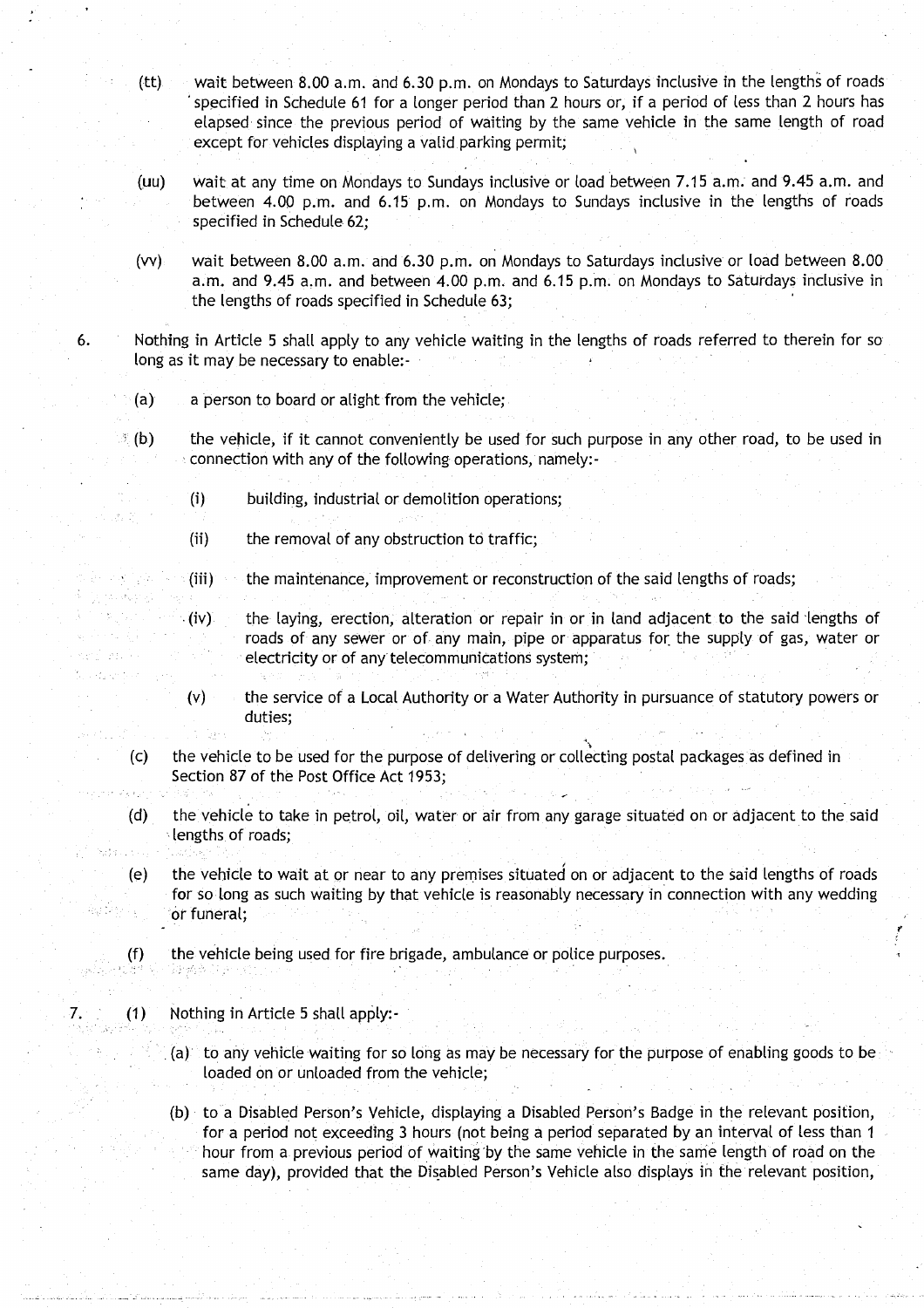a Parking Disc (on which the driver or other person in charge of the vehicle has marked the time. at which the period of waiting began) excepting those lengths of roads specified-in the Schedules referred to in paragraph (c) of this Article;

(c) to a Disabled Person's Vehicle, displaying a Disabled Person's Badge in the relevant position, waiting on the lengths of roads specified in Schedules 5, 6, '15, 20, 24, 25, 26, 27, 32, 40, 44,49, **50, 58**, 59 60 and 61 during the specified limited waiting hours ;

provided that such exemptions do not apply during the hours when loading restrictions are imposed by that Article .

- $(2)$  Nothing in Article 5 shall apply to any vehicle:-
	- (a) waiting upon an authorised parking place; or
	- (b) being a Hackney Carriage, waiting upon an authorised cab rank; or
	- (c) waiting for so long as may be necessary to enable the vehicle to be used in the provision of a local service within the meaning of the Transport Act 1985 .

8. No person shall, except upon the direction or with the permission of a Police Constable in uniform, Traffic Warden or a Parking Attendant, cause or permit any vehicle other than:-

- (a) a goods vehicle to wait for the purpose of loading in a loading bay specified in Schedule 7 between 7.00 a.m. and 6.00 p.m. on Mondays to Saturdays inclusive;
- (b) a disabled person's vehicle, displaying a Disabled Person' **s Badge in the** relevant position, to wait in a disabled parking place specified in Schedule 8 at any time, for a period not exceeding 4 hours (not being a period separated by an interval of less than 2 hour from a previous period of waiting by the same vehicle in the same length of road on the same day), provided that the Disabled Person's Vehicle also displays in the relevant position, **a Parking** Disc (on which the driver or other person in charge of the vehicle has marked the time at which the period of **waiting began);**
- (c) a Hackney Carriage to stop or wait, at any time on Mondays to Sundays inclusive, in the lengths of roads specified in Schedule 10;
- (d) a Hackney Carriage to stop or wait, between 11 .00 p.m. and 6.30 a.m . on Mondays to Sundays inclusive, in the lengths of roads specified in Schedule 11;
- (e) a goods vehicle to wait at any time for the purpose of loading in a loading bay specified in Schedule 19.
- 9. No person shall, except upon the direction or with the permission of a Police Constable in uniform, Traffic Warden or a Parking Attendant, cause or permit any vehicle:-
	- (a) to stop between **8.00 a**.m. and 5 .00 p .m . on Mondays to Fridays on a School-Keep-Clear marking specified in Schedule 22;
	- (b) to wait, at any time on Mondays to Sundays inclusive in the lengths of roads specified in Schedule 107 other than vehicles displaying in the relevant position a valid Disabled Persons Badge;
	- (c) other than a bus to wait at any time on Mondays to Sundays inclusive, in a bus stop clearway as specified in Schedule 305;
	- (d) other than a bus to stop or wait, between 7 a .m. and 7 p .m. on Mondays to Sundays inclusive, in a bus stop clearway as specified in Schedule 400;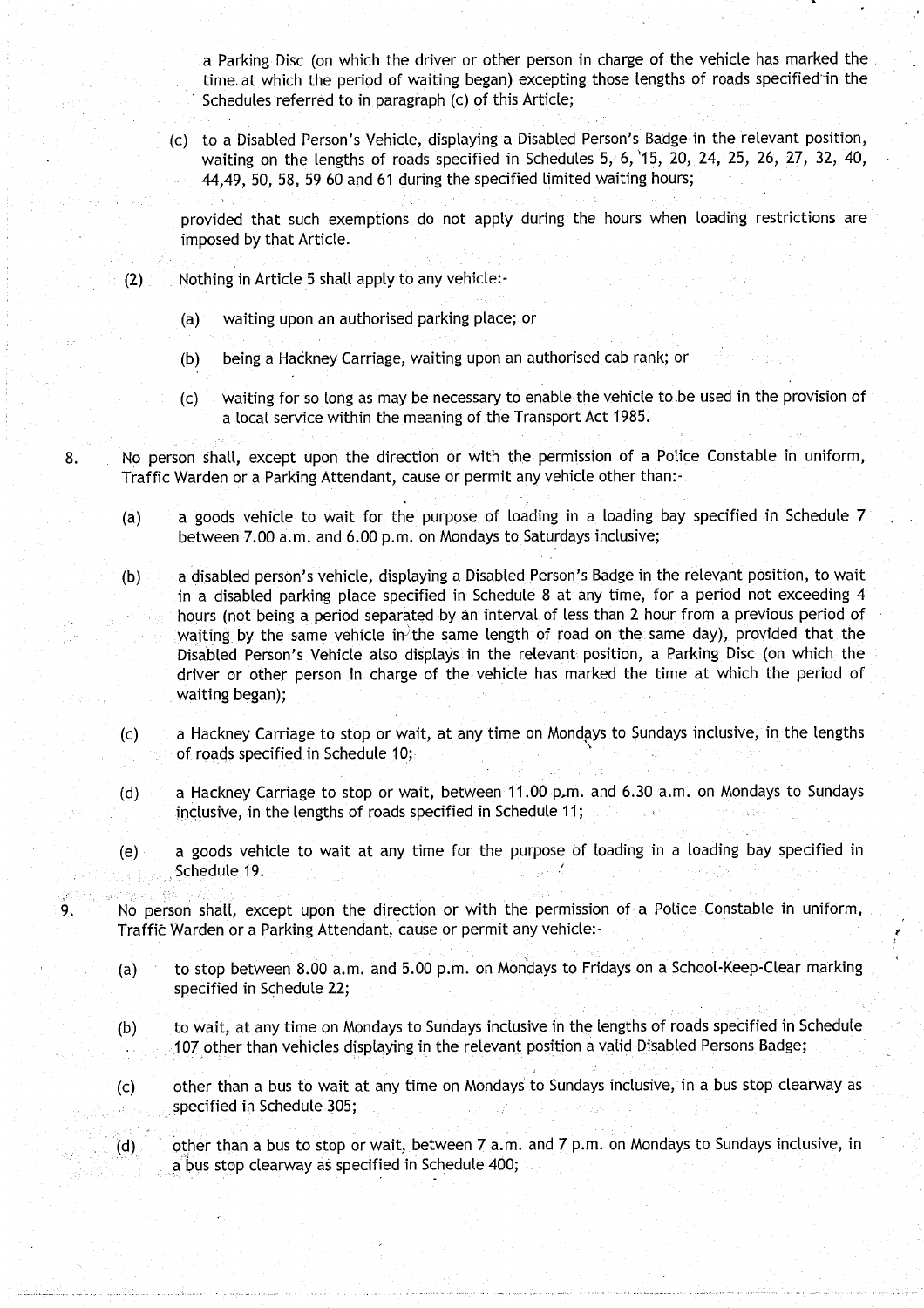- (e) other than a bus to wait at any time on Mondays to Sundays inclusive, in a bus stand as specified **in Schedule 402;**
- **(f) other than a bus to wait between 7** . **30 a .m. and 8**.**45 a.m**. **on,Mondays to Sundays inclusive, in a bus stand as specified in Schedule 403 .**
- **10. Nothing in Article 9 shall apply to any vehicle waiting in the lengths of road referred to therein for so long as may be necessary to enable:** 
	- **(a) the vehicle**, **if** it **cannot conveniently be used for such purpose in any other road** , **to be used in connection with the removal of any obstruction to traffic;**
	- **(b) the vehicle being used for fire brigade** , **ambulance or police purposes;**
	- **(c) the maintenance**, **improvement or reconstruction of the,said lengths of roads ;**
	- **(d) the laying**, **erection**, **alteration or repair in or in land adjacent to the said lengths of roads of any sewer or of any main, pipe or apparatus** for **the supply of gas**, **water or electricity or of any telecommunications system;**
	- **(e) is required by law to stop;**

 $\mathcal{O}(\varepsilon)$ 

소프로 출동할 때문에 일 s en titulades en

an ke Ch

- **(f) is obliged to do so in order to avoid an accident**
- **<sup>11</sup> . Save as provided in Article 12, no person shall** , **except upon the direction or with the permission of a** Police Constable in uniform, Traffic Warden or a Parking Attendant, cause or permit any vehicle to:-
- **(a) wait between 7.45 a**.**m. and 9** . **15 a.m . and between** 4.30 p.**<sup>m</sup> . and 6.30 p.m. on Mondays to Saturdays inclusive in the lengths of roads specified in Schedule 300;** Spot that grims is
	- **(b) wait between 7**.**45 a.m . and 9**. **15 a.m. and between 4 .30 p** . **m. and 6** . **30 p.m**. **on Mondays to Fridays inclusive in the lengths of roads specified in Schedule 301 ;**
- **(c) wait at any time on Mondays to Sundays inclusive in the lengths of** roads **specified** in **Schedule 303;**  $\alpha$  defined by  $\alpha$ 
	- **(d) wait between 7.30 a**.**<sup>m</sup> . to 9**. **30 a.m . and between 3 .30** <sup>p</sup> **. m . and 6** . **30 p.m** . **on Mondays to Saturdays inclusive in the lengths of roads specified in Schedule 304 .** 440 年 28
- **12. (1) Nothing in Article 11 shall apply to any vehicle waiting in the lengths of roads referred to therein**<br>**12. Construction** in the person of the person in the problem. **for solong as it** may be **necessa**ry **to enable:**
	- **a) the vehicle**, **if** it **cannot conveniently be used for such purpose in any other road, to be** 子一体 **used in connection with the removal of any** obstruction **to traffic;**
	- **b) the vehicle to be used for the purpose of delivering or collecting `postal packages as defined in Section 87 of the Post Office Act 1953 ;**
	- **c) the vehicle being used for fire brigade, ambulance or police purposes;**
	- **d) the maintenance**, **improvement or reconstruction of the said lengths of roads ;**

**e)** the laying, erection, alteration or repair in or in land adjacent to the said lengths of **-roads of any sewer or of any main** , **pipe or apparatus for the supply of gas**, **water or electricity or of any telecommunications system ;**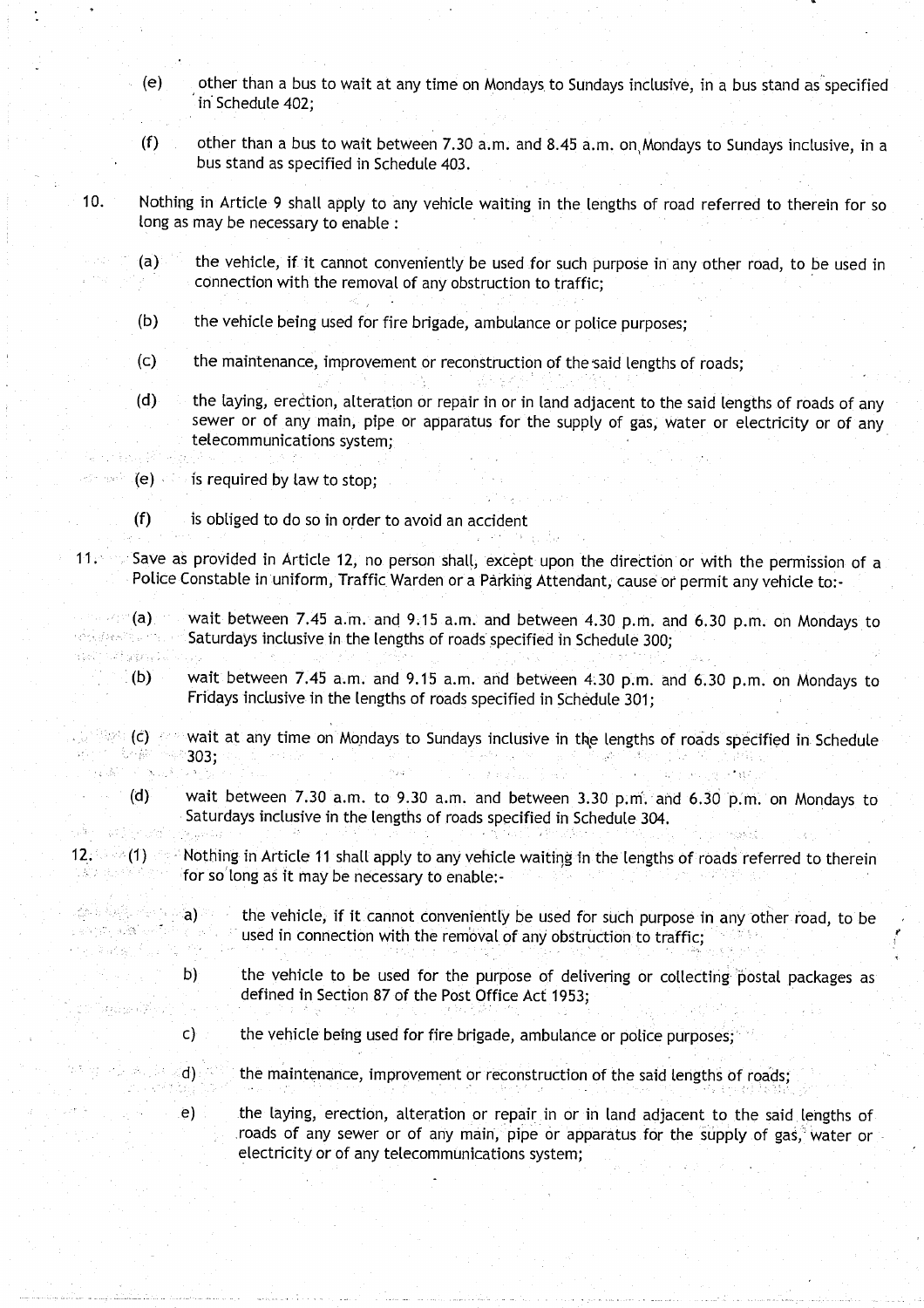- $f$  the vehicle, if it cannot conveniently be used in any other road, to be used in connection with any building operation or demolition.
- (2) Nothing in Article 11 shall apply to any vehicle waiting in any of roads or lengths of roads referred to therein when the person in control of the vehicle:
	- (a) is required by law to stop;
	- (b) is obliged to do so in order to avoid an accident; or
	- (c) is prevented from proceeding by circumstances outside his . control and it is not reasonably practicable for him to drive or move the vehicle to a place not on any main carriageway of a road specified in Schedules 300, 301, 302, 303 and 304 .

#### PART III **AUTHORISATION AND USE OF PARKING PLACES**

13. (1) (1) (1) The lengths of roads specified in Schedule 44 are authorised to be used:

- (a) as parking places for the parking during the permitted hours as are specified in the said schedule, of a vehicle displaying in the relevant position a valid Residents Parking Permit issued by the Council AND
- (b) for vehicles to wait between 8 .00am and 8.00pm on Mondays to Sundays inclusive for a period of 2 hours excepting if a period of. less than 2 hours has elapsed since the previous period of waiting by the same vehicle in the same length of road.
- (2) The lengths of roads specified in Schedules **61,** 99, 100, 101, 104, 105 and 106, are authorised to be used as parking places for the parking during the permitted hours and in such positions as are specified in the said Schedules, of a vehicle displaying in the relevant position a valid Residents Parking Permit issued by the Council.
- (2) The lengths of roads specified in Schedules 105 and 108 are authorised to be used as parking places for the parking during the permitted hours and in such positions as are specified in the said Schedules, of a vehicle displaying in the relevant position a valid Business Parking Permit issued by the Council.  $189337.888$ 
	- (3) The lengths of roads specified in Schedule 102 are authorised to be used as parking places for the parking during the permitted hours and in such positions as are specified in the said Schedules, of a vehicle displaying in the relevant position a valid Doctors Parking Permit issued by the Council .
	- (4) ..The lengths of roads specifiedin Schedules 109 and 111 are authorised to be used as parking places for the parking during the permitted hours and in such positions as are specified in the said Schedules, of a vehicle displaying in the relevant position a valid Parking Permit issued by the Council.
	- (5) Nothing in paragraphs (1), (2), (3) and (4) of this Article shall restrict the power of the Council to close a parking place..
- 14. Where in the Schedules a parking place is described as available for vehicles of a specific class or in a specified position, the driver of a vehicle shall not permit it to wait in the parking place unless it:-

 $\sim$  (a), is of the specified class; or as the case may be -

(b) is in the specified position;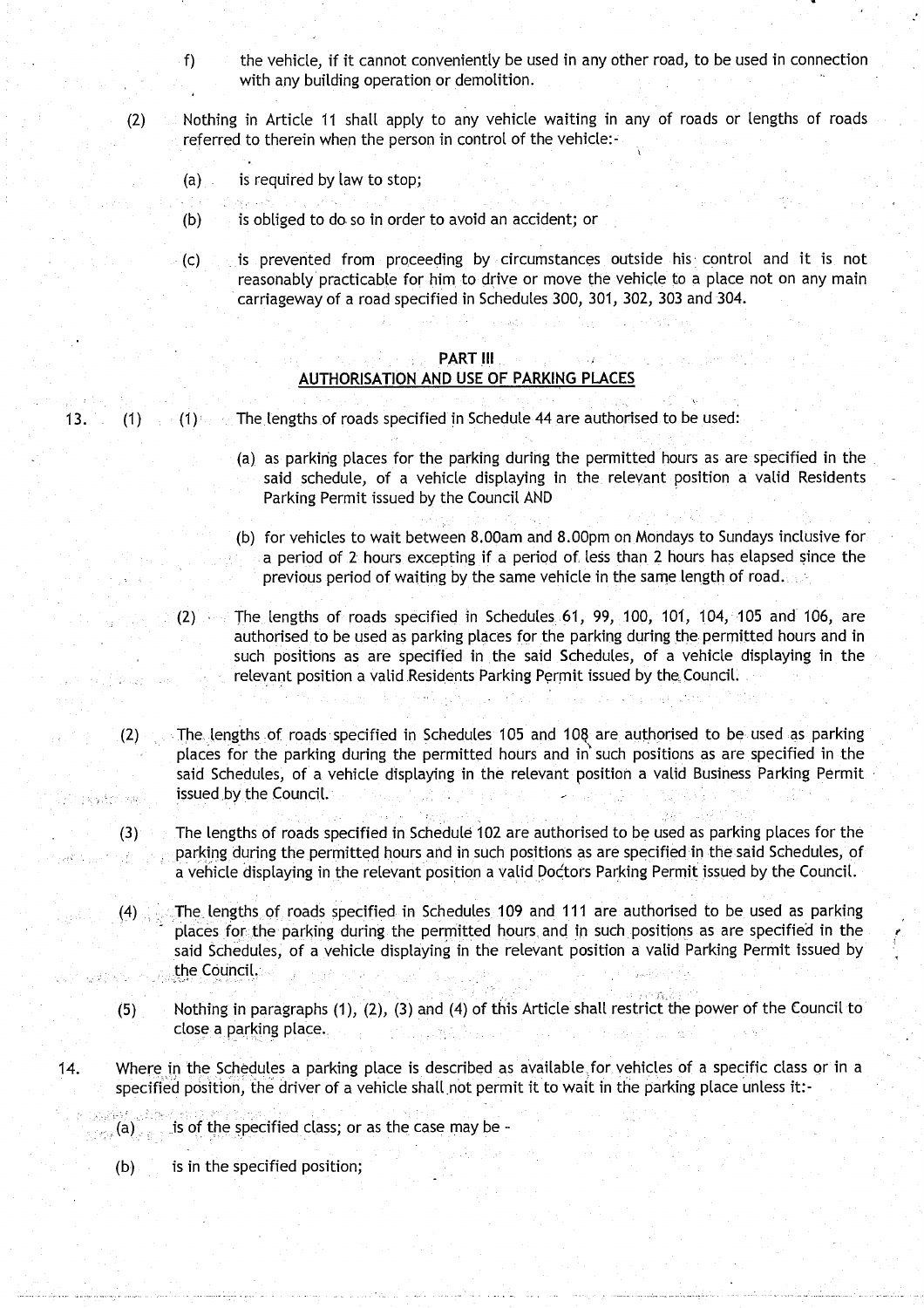- (c) displays a valid parking permit issued by the Council .
- 15. A driver of a vehicle shall not use a parking place:-
	- (a) so as to unreasonably prevent access to any premises adjoining the road, or the use of the road by any other person, or so as to be a nuisance;
	- (b) when a Police Constable in uniform, Traffic Warden or a parking attendant or a person authorised by the Council has closed the parking place .
- 16. The driver of a motor vehicle using a parking place shalt stop the engine as soon as the vehicle is in position in the parking place and shall not start the engine except when about to change the position of the vehicle in, or to depart from, that parking place.
- 17. No person: shall use a vehicle whilst it is in a parking place in connection with the sale of any article to persons in or near the parking place, or in. connection with the selling or offering for hire of his skill or services.
- 18. When a vehicle is left in a parking place in contravention of the provisions of Articles 14(b), a Police Constable in uniform, Traffic Warden or a parking attendant or a person authorised by the Council to do so may alter or cause to be altered the position of the vehicle so that its position shall comply with that provision.
- 19. Any person altering the position of a vehicle by virtue of Article 18 may do so in such manner as he thinks necessary.
- 20. A Police Constable in uniform, Traffic Warden or a parking attendant or a person authorised by the Council to do so may, in case of emergency, or in contravention of Article 15, remove or cause to be removed to any place he thinks fit any vehicle left in a parking place . 异位
- 21. Any person removing or causing to be removed a vehicle from a parking place in accordance with Article 20 shall provide for the safe custody of the vehicle.

## PART IV

- **PERMITS**
- $22.$  (1) Any resident or doctor, who is the owner of a vehicle of the following class, that is to say a passenger vehicle, a goods vehicle, a invalid carriage or a motorcycle may apply to the Council or an authorised agent for a permit for the parking of that vehicle in a parking place specified in paragraph (5) of this Article and any such application shall be made on a form issued by and obtainable from the Council or authorised agent and shall include the particulars and information required by such form to be supplied.
	- (2) The Council or authorised agent may at any time require an applicant for a permit or a permit holder to produce to an officer of the Council or authorised agent such evidence in respect of an application for a permit as they may reasonably require to verify the particulars or information given to them or to verify that the permit is valid.
	- (3) The Council or authorised agent upon being satisfied that the applicant is :-

 $(a)$  a resident who is the owner of a vehicle of the class specified in paragraph (1) of this Article, shall issue to the applicant a Residents Parking Permit for the leaving during the permitted hours in a parking place of the vehicle to which such permit relates, by the owner or by any person using such vehicle with the consent of the owner (other than a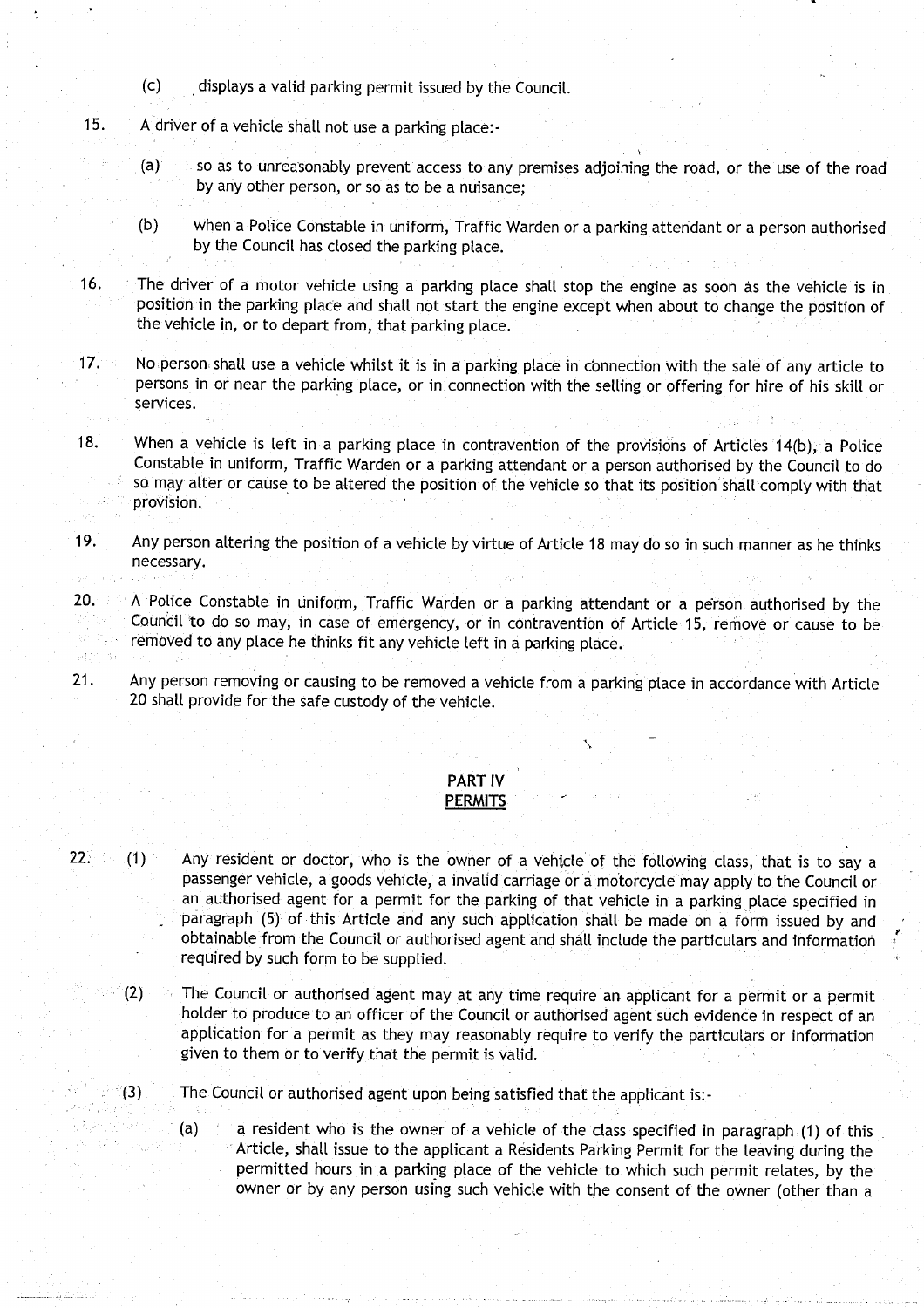person to whom such vehicle has been let for hire and reward);

(b) a Doctor, who is the owner of a vehicle of the class specified in paragraph (1) of 'this Article, shall issue to the applicant 1 Doctors Parking Permit for the leaving at any time in the Doctors Parking Place specified thereon such vehicles as they are satisfied are used by fully registered persons who are liable to be called of necessity to emergencies away from the surgery or consulting room shown on the application to the extent that the need for special parking arrangements is justified and to whom no suitable alternative parking facility is available within a reasonable distance.

(4) A resident shall not be entitled to be in possession of more than one permit at any one occasion .

(5) (a) a Residents Parking Permit shall only be a valid for use in a parking place specified in Schedules 44, 49, 61, 99, 100, 101, 104, 105, 106, 109 and 111;

- (b) a Doctors Parking Permit shall only be valid for use in a parking place specified in Schedule 102.
- 23. Notwithstanding the provisions contained in Article 22 the Council may also grant permits to such other persons as they may think fit.
- 24 . (1) A permit holder (whether of a Residents or Doctors Parking Permit), may surrender such permit to the Council or authorised agent at any time and shall surrender such permit to the Council or authorised agent on the occurrence of any one of the events set out in paragraph (3) of this Article.  $\mathbb{R}^4$
- (2) The Council or authorised agent may, by notice in writing served on the permit holder at the address shown. by that person on the application for the permit or at any other address believed to be that person's residence, withdraw a permit if it appears to the Council or authorised agent that any one of the events set out in paragraph (3) of this Article has occurred and the permit holder shall surrender the permit to the Council or authorised agent within 48 hours of the receipt of the aforementioned notice. 的时候, gener
	- $(3)$  The events referred to in the foregoing provisions of this Article are:-
		- (a) the permit holder ceasing to be a resident;
		- (b) the permit holder ceasing to be the owner of the vehicle in respect of which the permit was issued;
		- (c) the vehicle in respect of which such permit was issued being adapted or used in such a manner that it is not a vehicle of the class specified in Article 23(1);
- $\mathcal{A}$  (d) the issue of a duplicate permit by the Council under the provisions of Article 28;
	- $\epsilon$  (e) the expiry of the period for which the permit was issued;
		- $\mathcal{L}_p(f)$  where a permit is issued to any person upon receipt of a cheque and the cheque is subsequently dishonoured, the permit shall cease to be of any effect; ing Pala
			- (g) in the case of a fully registered person holding a Doctor's Parking Permit:-
				- 0) the vehicle or any vehicle in respect of which the permit was issued ceasing to be used by a fully registered person who is liable to be called of necessity to emergencies away from the surgery or consulting room shown on the application for the permit to the extent that the need for special parking arrangements is justified;

i Katil 经自动容量 医心脏

医原体病 化水泥 化设计

 $\sim 10$ 

r Parkus

de 1945 - El Caller de Cora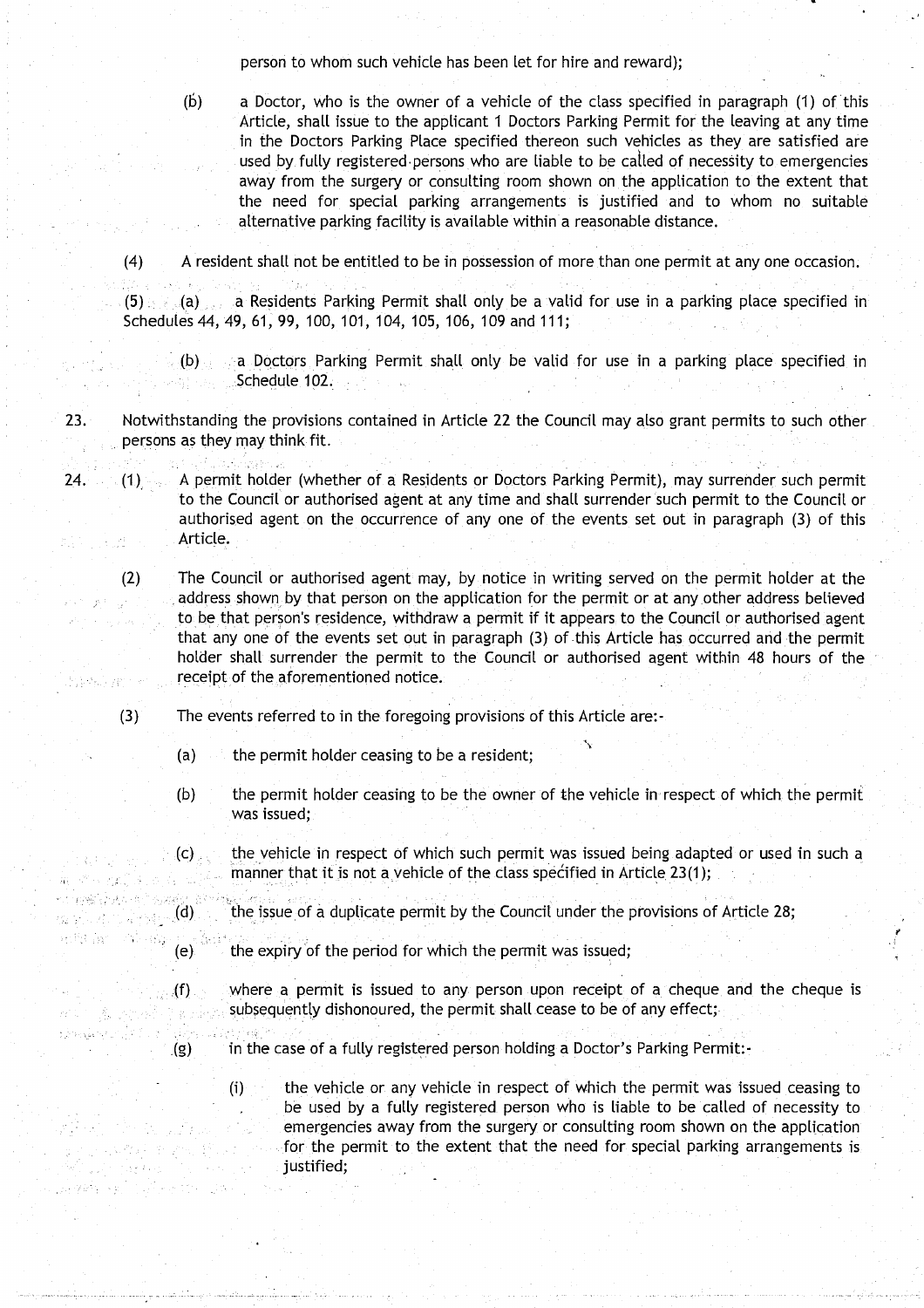- (ii) the revocation of the designation of the parking place in respect of which the permit was issued .
- 25 . Without prejudice to the provisions of Article 24, a permit shall cease, to be valid at the expiration of the period specified thereon:-
	- (a) which period, in the case of a Residents or Doctors Permit, shalt not exceed a period of twentythree months from the end of the month during which it first became valid;

or on the occurrence of any one of the events set out in paragraph (3) of Article 24, whichever is the earlier.

- 26. (1) A holder of a Doctors Parking Permit, may at any time apply to the Council or authorised agent for a permit issued to him to be amended so as to relate to any other vehicle, being a vehicle which is used by a fully registered person who are liable to be called of necessity to emergencies away from the surgery or consulting room shown on the application to the extent that the need for special parking arrangements can be justified.
	- (2) Upon` receipt of an application pursuant to paragraph (1) of this Article and of the relevant permit, the Council or authorised agent may amend the permit accordingly, or to such extent as la Por they think fit, or at their discretion issue a revised permit, and if a revised permit is so issued, the permit shall become invalid and shall be surrendered to the Council.
- $27.$  (1) If a permit is accidentally mutilated or defaced or the figures or particulars thereon have become illegible or the colour of the permit has become altered by fading or otherwise, the permit holder shall surrender it to the Council or authorised agent and apply to the Council or authorised agent for the issue to him of a duplicate permit, whereupon Council or authorised agent, shall issue a duplicate permit so marked and upon such issue the original permit shall become invalid.
	- (2) If a permit is lost or destroyed, the permit holder may apply to the Council or authorised agent for the issue to him of a duplicate permit and the Council or authorised agent upon being satisfied as to such toss or destruction, shall issue a duplicate permit so marked and upon such issue the permit shalt become invalid .
	- (3) All the provisions of this Order shall apply to a duplicate permit to the same extent as they applied to the original permit.
- $28.$  A permit shall be in writing and shall include the following particulars:-

iya k

diti.

มกลับผล

- (a) the registration mark of the vehicle in respect of which the permit has been issued;<br> $\frac{1}{2}$ 
	- (b) the period during which, subject to the provisions of Article 24, the permit shall remain valid;
	- (c) an authentication that the permit has been issued by the Council;
	- (d) a code indicating the parking area for which the permit is valid .
- 29. At all times during which a vehicle is left in a parking place specified in Schedules 44, 49 or 99 during the permitted hours, there shall be displayed in the relevant position a permit issued in respect of that vehicle valid for parking place .
- 30. When a permit has been displayed in accordance with the provisions of Article 29 or where a penalty charge notice has been attached to the vehicle in accordance with Article 32(2), no person other than a Police Constable in uniform, Traffic Warden or a parking attendant shall remove such permit or noticefrom the vehicle unless authorised to do so by the driver of that vehicle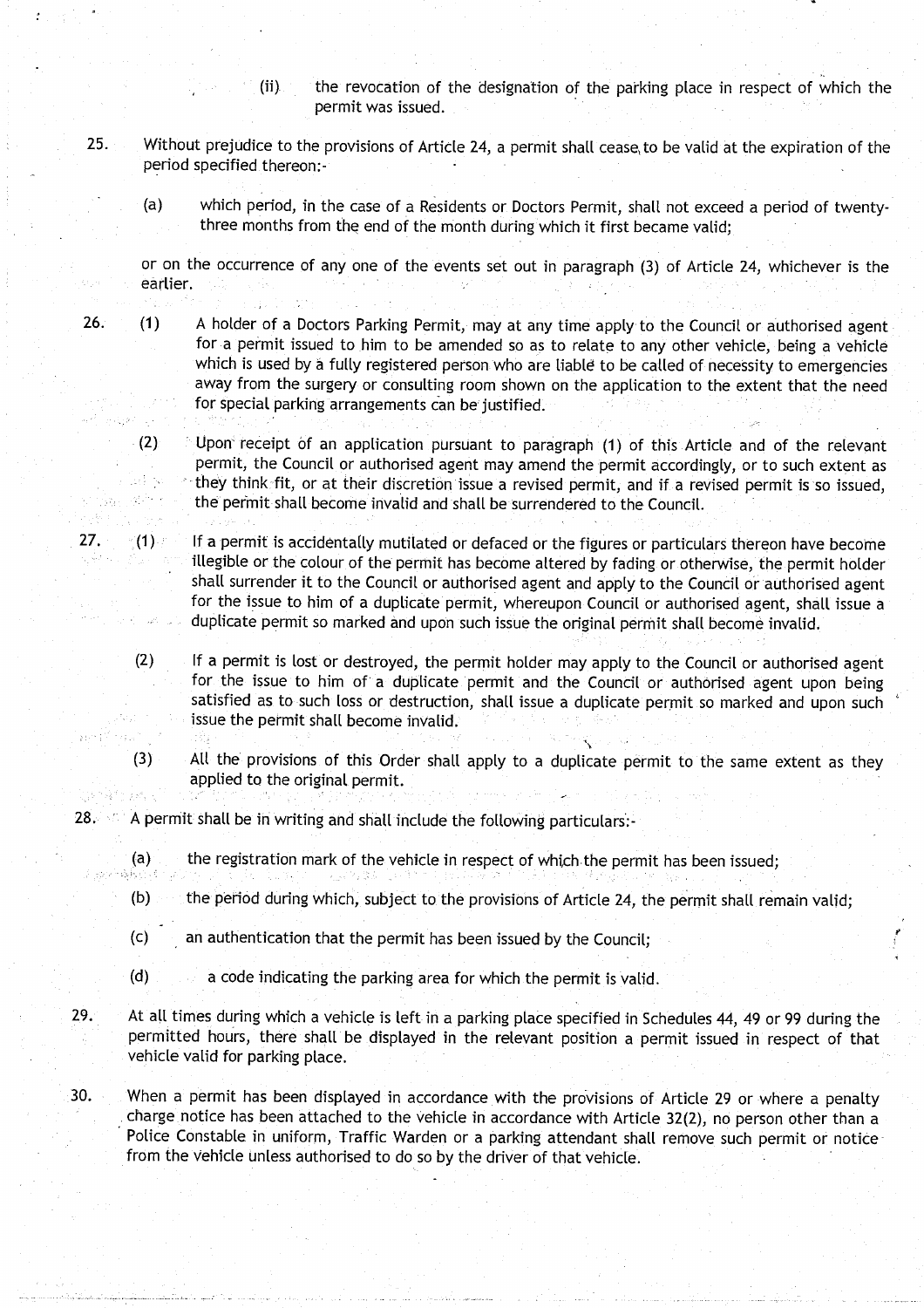31 . Notwithstanding the foregoing provisions of this Order, the Council may at its discretion issue a discretionary Notice allowing a specific vehicle to wait in a road or a parking place during the hours of operation of any restriction or prohibition to the contrary.

material and any target search and start (in the start of the start

#### r ikan ng partik sa mga sangkalang ng palang ng  $\mathsf{PARTV}$  at ang m  $\sim$  CONTRAVENTION OF ORDER

 $\mathcal{C}^{\mathcal{A}}$  is the  $\mathcal{C}$ 

机加速器

化醛合物 人名德弗洛

·第5章解释机图 2018年。

医细胞体 经国家科学 化硫酸 an an Partha a bh' a h

in en 150

32. (1) If a vehicle is left in a parking place during the permitted hours or in any road or length of road in contravention of any provision of this Order, a penalty charge shall be payable and/or the vehicle may be removed from that location.  $\mathcal{L}^{\mathcal{A}}(\mathcal{A})=\sum_{i=1}^n\mathcal{L}^{\mathcal{A}}(\mathcal{A})\mathcal{A}^{\mathcal{A}}(\mathcal{A})=\sum_{i=1}^n\mathcal{L}^{\mathcal{A}}(\mathcal{A})\mathcal{A}^{\mathcal{A}}(\mathcal{A})=\sum_{i=1}^n\mathcal{L}^{\mathcal{A}}(\mathcal{A})\mathcal{A}^{\mathcal{A}}(\mathcal{A})=\sum_{i=1}^n\mathcal{L}^{\mathcal{A}}(\mathcal{A})\mathcal{A}^{\mathcal{A}}(\mathcal{A})=\sum_{i=1}^n\mathcal{$ programacións.

计开启程序 医神经动脉瘤

그 사진 세 시 시간

1974 - Paris

**医心脏病 医乳房治疗检查器 医心室运动脉搏** 

(4) 医反射 化过少分 机心理气化

- $\langle\cdot,\cdot\rangle$  (2)  $\langle\cdot,\cdot\rangle$  A separate penalty shall become chargeable in respect of each new calendar date.
	- a ng katingan ng Kabupatèn Ka  $\label{eq:3.1} \lim \sup_{n \to \infty} \mathbb{E} \left[ \sum_{i=1}^n \mathbb{E} \left[ \mathcal{L}_i \right] \right] \, .$  $\sim 1.3\%$
	- $(3)$  In the case of a vehicle in respect of which a penalty charge is payable, a penalty charge notice showing the information required by section 66(3) of the Road Traffic Act 1991 may then be issued by a parking attendant in uniform in accordance with section 66(1) of the said Act.  $\label{eq:1} \frac{1}{2}\sum_{i=1}^n\sum_{j=1}^n\left(\frac{1}{2}\right)^2\sum_{j=1}^n\sum_{j=1}^n\left(\frac{1}{2}\right)^2.$
- (4) If a vehicle is left after a penalty charge has been incurred, a parking attendant in uniform or a person acting under his direction may attach to the vehicle an immobilisation device and a notice in accordance with the requirements of section 69(1) and (2) of the Road Traffic Act 1991 and that vehicle shall only be released from the device on payment of the penalty charge, or as the case may be a reduced penalty charge, along with such release fee as may be required by the  $\{x_{i},x_{i}\}$ **如果是个不好** Council. **And Strawer Community of Committee Strawer** 
	- 29 page 19 (5) . Where a parking attendant has removed or caused to be removed a vehicle in accordance with paragraph (1) of this Article:-
- $\mathbb{R}^n$  and  $\mathbb{R}^n$  (a)  $\mathbb{R}^n$  , he shall provide for the safe custody of the vehicle;

والمتابين ويعانه

- (b) the Council shall be entitled to recover from the person responsible . such charges in respect of the removal, storage and disposal of the vehicle as it might prescribe from time to time;  $\label{eq:2.1} \frac{1}{2} \left( \frac{1}{2} \left( \frac{1}{2} \right) \right) \left( \frac{1}{2} \left( \frac{1}{2} \right) \right) \left( \frac{1}{2} \left( \frac{1}{2} \right) \right) \left( \frac{1}{2} \right) \left( \frac{1}{2} \right) \left( \frac{1}{2} \right) \left( \frac{1}{2} \right) \left( \frac{1}{2} \right) \left( \frac{1}{2} \right) \left( \frac{1}{2} \right) \left( \frac{1}{2} \right) \left( \frac{1}{2} \right) \left( \frac{1}{2$  $\frac{1}{12}$  ,  $\lambda_{\rm{eff}}$  ,  $\frac{1}{12}$  ,
	- $(c)$  the provisions of the Road Traffic Regulation Act 1984 as amended shall apply to the disposal of any such vehicle removed by or on behalf of the Council pursuant to this Article.

Nothing in paragraphs (4) and (5) of this Article shall 'apply in respect of a vehicle displaying in the relevant position a valid disabled person's badge issued **by** any local authority.

player of the most several policies in the player particular and called player

ા છે. આ સહિતના વિશે તે પુરુષો અને પર સાત પર પર પરીકે જીવનના પ્રોપ્ય કરવાનો સંસ્થિત વિશે કરી છે.<br>સ્પર્શ એવું પ્રોપ્ય કરી મુખ્યત્વે તે તે તે પણ મુખ્યત્વે છે. તે તે જે જે જે જે પુરુષોના જે પણ વેચ કુંગળી રહી તે

**The Secret Secrets** 

gana mitorik 1960. Koski i jugos od 1975 inapse skaj odronos u selu je dovreljeki pirineske premene. U fozik n<br>Popose mjetov i sobjektivi izvanje se na prispoznali iz se osvojo dobijan s svojskom izmenji svije mineralnjim

 $\label{eq:2.1} \frac{1}{2}\frac{1}{2}\left[\frac{1}{2}\left(\frac{1}{2}\right)^2+\frac{1}{2}\left(\frac{1}{2}\right)^2+\frac{1}{2}\left(\frac{1}{2}\right)^2+\frac{1}{2}\left(\frac{1}{2}\right)^2+\frac{1}{2}\left(\frac{1}{2}\right)^2\right]\frac{1}{2}\right].$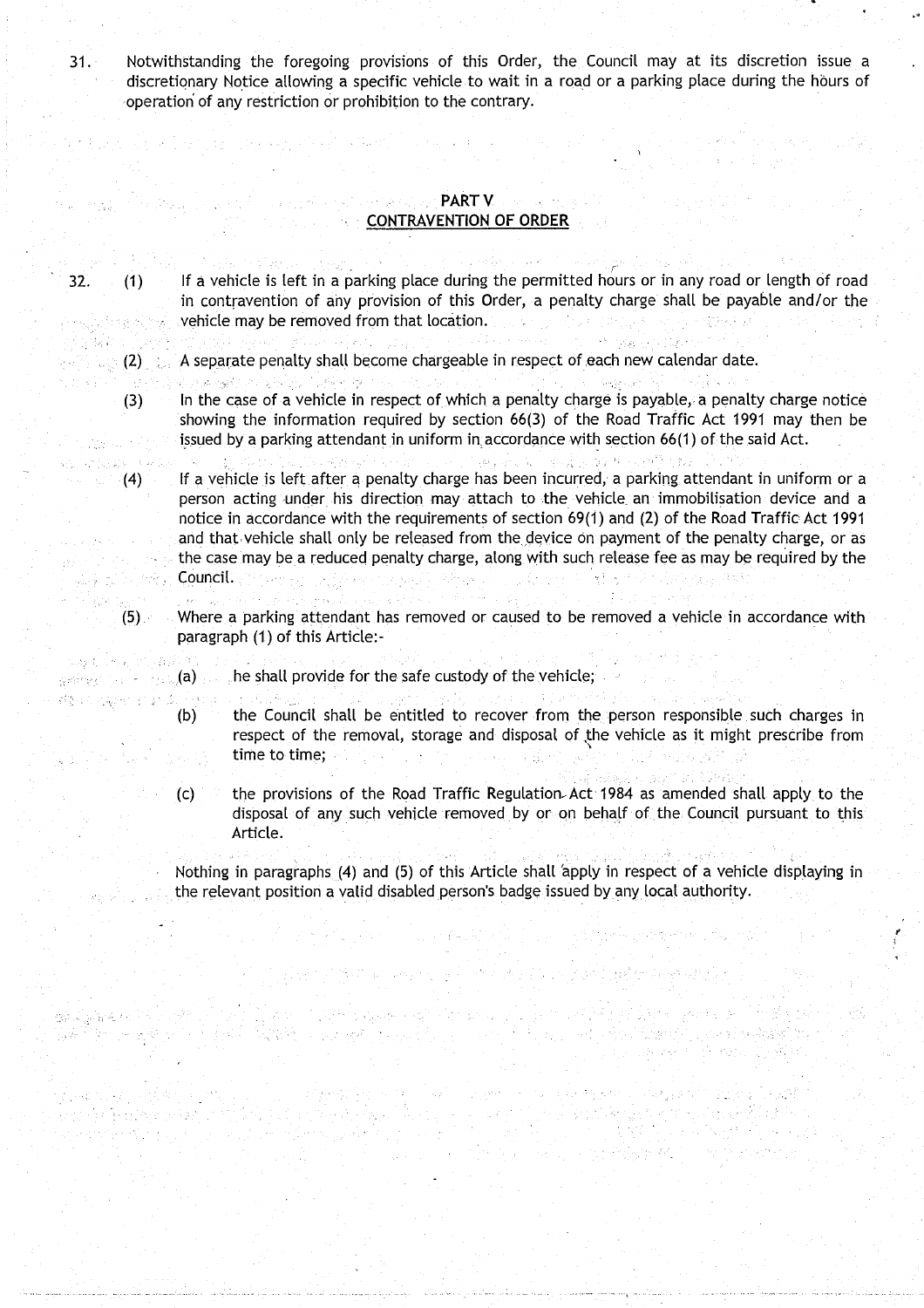#### PART VI **REVOCATIONS**

33. The following items contained within the Borough of Reading (Portman Zone E)(Special Parking Area) Waiting Restrictions and Parking Places) Revision No . 1 Order 2003 shall be revoked .

|            | <b>SCHEDULE 4</b>            |     | <b>SCHEDULE 49</b> |
|------------|------------------------------|-----|--------------------|
| 64         | Audley Street, North Side    | 94  | Audley             |
| $-60$      | Audley Street, South Side    | 95  | Audley             |
| $-12$      | Audley Street, South Side    | 97  | Audley             |
| ำ1⊵        | Catherine Street, North Side | 98  | Audley             |
| $-19$      | Catherine Street, North Side | 103 | Cather             |
| 3          | Catherine Street, South Side | 104 | Cather             |
| $\cdot$ 24 | Curzon Street, North Side    | 105 | Cather             |
| 10         | Curzon Street, North Side    | 106 | Curzon             |
| 28         | Curzon Street, South Side    | 110 | Curzon             |
| 41         | Salisbury Road, West Side    | 114 | Salisbu            |
| $-42$      | Salisbury Road, West Side    | 116 | Salisbu            |
| 43         | Salisbury Road, West Side    | 117 | Salisbu            |
| 44         | Salisbury Road, East Side    | 118 | Salisbu            |
| 45         | Salisbury Road, East Side    | 119 | Valenti            |
| 55         | Valentia Road, West Side     | 120 | Valenti            |
| 56         | Valentia Road, West Side     | 121 | Valenti            |
|            |                              |     |                    |

#### **SCHEDULE 2 3**

- 84 Audley Street, South Side<br>89 Audley Street, South Side
- Audley Street, South Side
- 

- 94 Audley Street, North Side<br>95 Audley Street, North Side
- Audley Street, North Side
- 97 Audley Street, South Side
- 98 Audley Street, South Side
- 103 Catherine Street, North Side<br>104 Catherine Street, South Side
- Catherine Street, South Side
- 105 Catherine Street, South Side
- 106 Curzon Street, North Side
- 110 Curzon Street, South Side
- 114 Salisbury Road, West Side
- 116 Salisbury Road, West Side
- 43 Salisbury Road, West Side 117 Salisbury **Road**, East Side
- 118 Salisbury Road, East Side<br>119 Valentia Road, West Side
- 119 Valentia Road, West Side<br>120 Valentia Road, West Side
- 55 Valentia Road, West Side 120 Valentia Road, West Side Valentia Road, West Side

- 
- 
- 91 Salisbury Road, West Side



Authorised Signatory

BOROUGH COUNCIL was hereunto ) affixed this  $26^{4}$  day of  $\sqrt{3}$   $\Omega$ <sub>1</sub> 2005 THE COMMON SEAL of the READING<br>BOROUGH COUNCIL was hereunto<br>affixed this  $26^{46}$  day of  $\sqrt{36}$  2005<br>in the presence of:

THE COMMON SEAL of the READING

| Minute     | Min 32 Cab |  |
|------------|------------|--|
|            | 11.7.05    |  |
| Originator | ΡB         |  |
| Seal No. . | 705        |  |
| Checked    |            |  |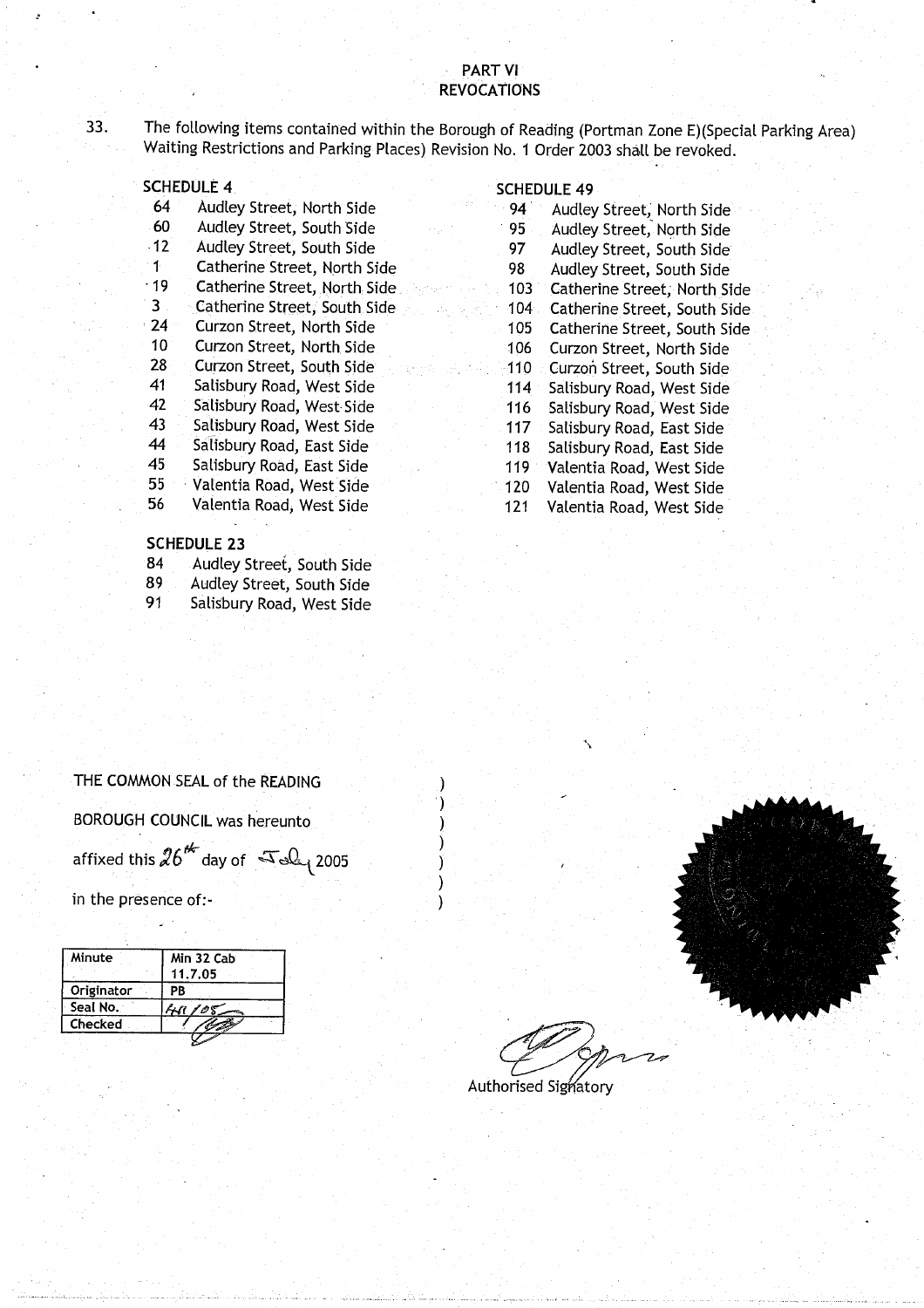#### LIST OF SCHEDULES

- 4 No Waiting At Any Time
- 12 No Waiting At Any Time Except Motorcycles
- 23 No Waiting Monday to Saturday 8 .00am to 6 .30pm
- 44 Shared Use Residents' Permit Holders Only (Monday to Sunday, 24 hrs) or 2 hrs Limited Waiting No return Within 2 hrs, Monday to Sunday 8 .00am to 8.OOpm

Bilde

Participation and

36.50

Part 1 ngels. Sigar 19 and the

 $\mathbb{R}^n \times \mathbb{R}^{n \times m}$ 

ia nuku Kepang  $\mathcal{L}(\mathcal{G},\mathcal{G})\subseteq \mathcal{G}(\mathcal{G})\subseteq \mathcal{L}(\mathcal{G})\subseteq \mathcal{L}(\mathcal{G})\subseteq \mathcal{L}(\mathcal{G})$ 

Albert Waller

n an S

 $\mathcal{F}^{\mathcal{F}}(\mathcal{E}_{\mathcal{F}}^{k})$  and

Gester Adam Participation is a commission George

ල වෙන් විට පත් ලෙසු මෙනුද

2.2. July 19,

.<br>આ દરમજ દર

ti oktorizativa od

on ang paman<br>Pagkalaya<br>Takat bakan an

ing k  $\frac{1}{2}$ 

rsa 2

499 Address for the issue of Residents and Business Parking Permits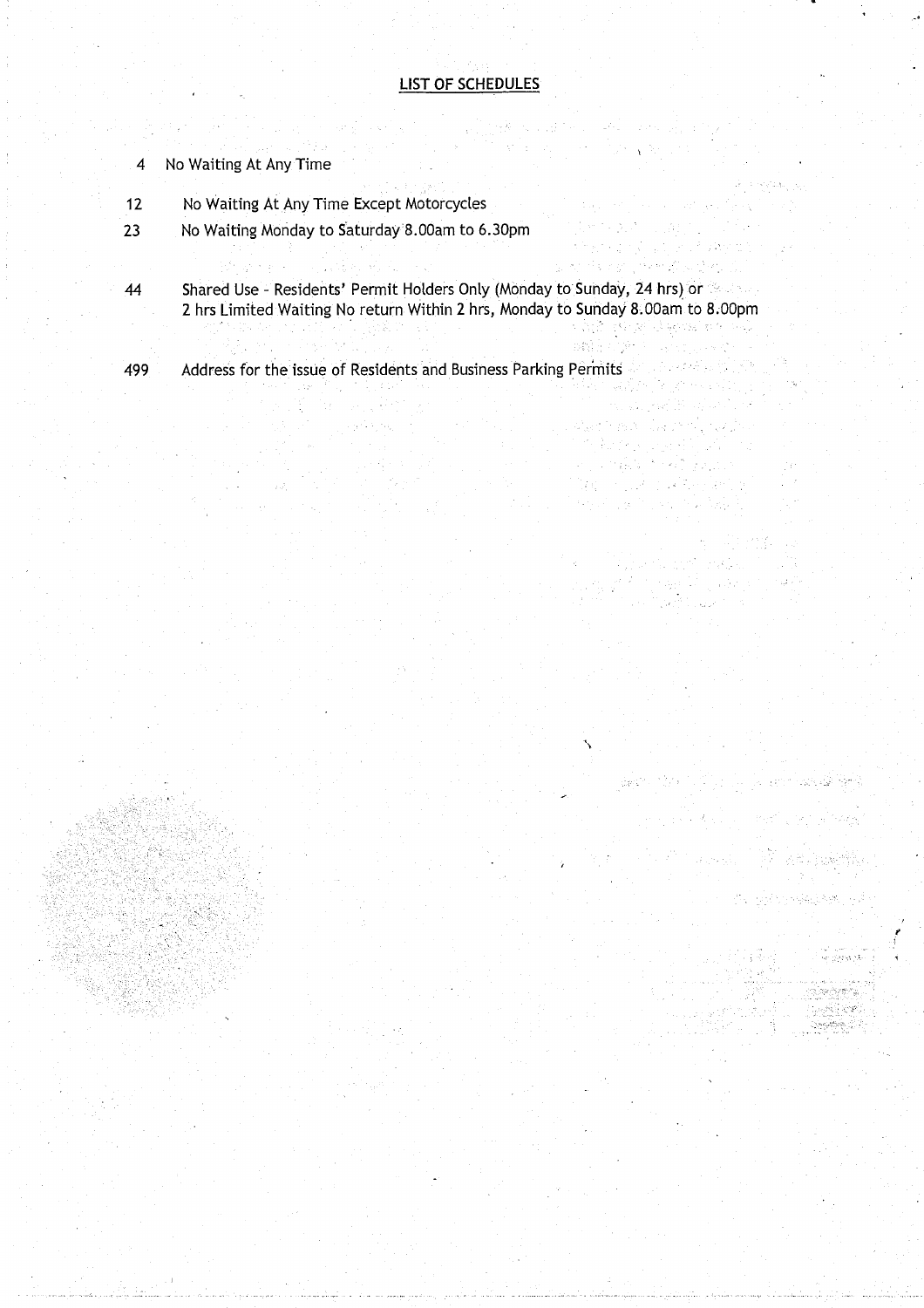### SCHEDULE 4

#### No Waiting At Any Time

#### <sup>1</sup> . Audley Street**, North Side**

From a point 10 metres east of its junction with Beresford Road to a point 10 metres west of that junction.

#### **<sup>2</sup> . Audley Street**, **South Side**

From a point 10 metres east of its junction with Beresford Road to a . point 8 metres west of that junction.

#### **3. Audley Street**, **South Side**

From its junction with Salisbury Road to a point 10 metres west of that junction .

#### **4. Audley Street, South Side'**

From a point 20 metres west of its junction with Salisbury Road to a point 24 metres west of that junction.

#### **5. Catherine Street**, **North Side**

From its junction with Valentia Road to a point 7 metres east of that junction .

#### **<sup>6</sup> . Catherine Street**, **North Side** From a point 10 metres east of its junction with Beresford Road to a point 9 metres west of that junction.

#### **7. Catherine Street**, **North Side** From its junction with Salisbury Road to a point 8 metres west of that junction .

#### **8. Catherine Street, South Side <b>Constant** From a point 22 metres west of its junction with Beresford Road to a point 33 metres west of that junction.

#### **<sup>9</sup> . Catherine Street**, **South Side** From a point 10 metres east of its junction with Beresford Road to a point 7 metres west of that junction.

#### **<sup>10</sup> . Curzon Street**, **North Side** From its junction with Valentia Road to a point 5 metres east of that junction .

#### **<sup>11</sup> . Curzon Street**, **North Side** From a point 7 metres east of its junction with Beresford Road to a point 10 metres west of that junction.

#### **<sup>12</sup> . Curzon Street**, **South Side** From a point 20 metres east of its junction with Beresford Road to a point 10 metres west of that junction.

#### **<sup>13</sup> . Salisbu**ry **Road**, West Side

From a point 56 metres north of its junction with Oxford Road to a point 75 metres north of that junction.

### <sup>14</sup> . Salisbury **Road**, **West Side**

From a point 119 metres north of its junction with Oxford Road to a point 140 metres north of that junction.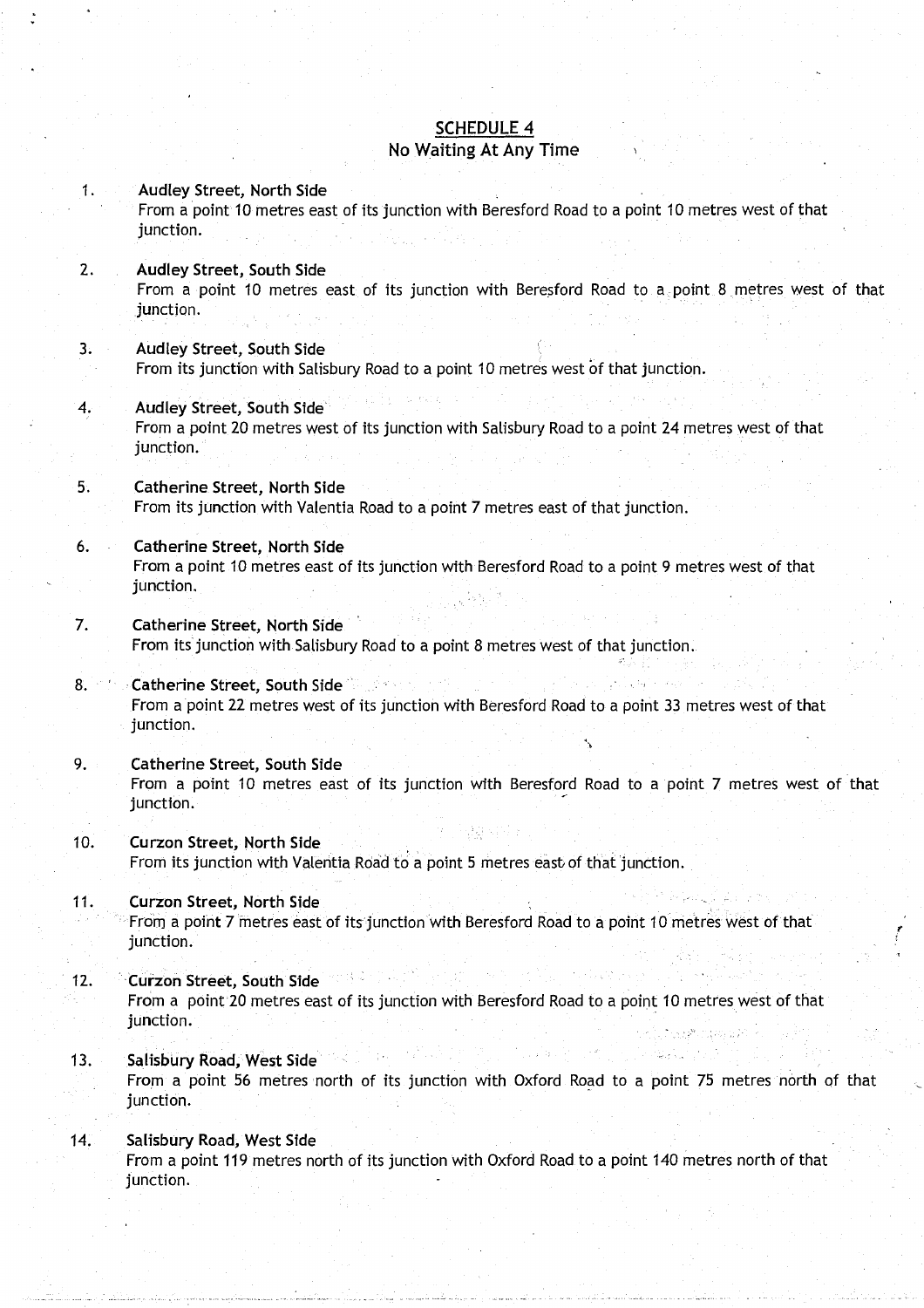- 15. Salisbury Road, West Side From a point 180 metres north of its junction with Oxford Road to a point 201 metres north of that junction.
- 16. Salisbury Road, East Side From a point 54 metres north of its junction with Oxford Road to a point 65 metres north of that junction.
- 17. Salisbury **Road**, **East Side** From a point 117 metres north of its junction with Oxford Road to a point 134 metres north of that junction.
- 18. Salisbury Road, East Side From a point 171 metres north of its junction with Oxford Road to a point 200 metres north of that junction.
- **<sup>19</sup> . Salisbu**ry **Road**, **East Side** From a point 337 metres north of its junction with Oxford Road to its junction with Cow Lane.
- 20. Valentia **Road**, **West Side** From a point 58 metres north of its junction with Oxford Road to a point 69 metres north of that junction.

#### **SCHEDULE 12**

a planny ny honor Amerika av Bry

#### **No Waiting** At Any Time **Except Motor Cycles**

(20A) Valentia **Road**, West Side From a point 16 metres north of its junction with Oxford Road to a point 25 metres north of that junction.

#### SCHEDULE 23

#### **No** Waiting **Monday to Saturday 8 .00am to 6 .30pm**

**21 . Audley Street, South Side** From a point 88 metres east of its junction with Valentia Road to a point 93 metres east of that junction.

f

22. Salisbury **Road**, **West Side** From a point 242 metres north of its junction with Oxford Road to a point 280 metres, north of that junction.

#### 23. Salisbury **Road**, **West Side** From a point 19 metres north of its junction with Oxford Road to a point 32 metres north of that junction.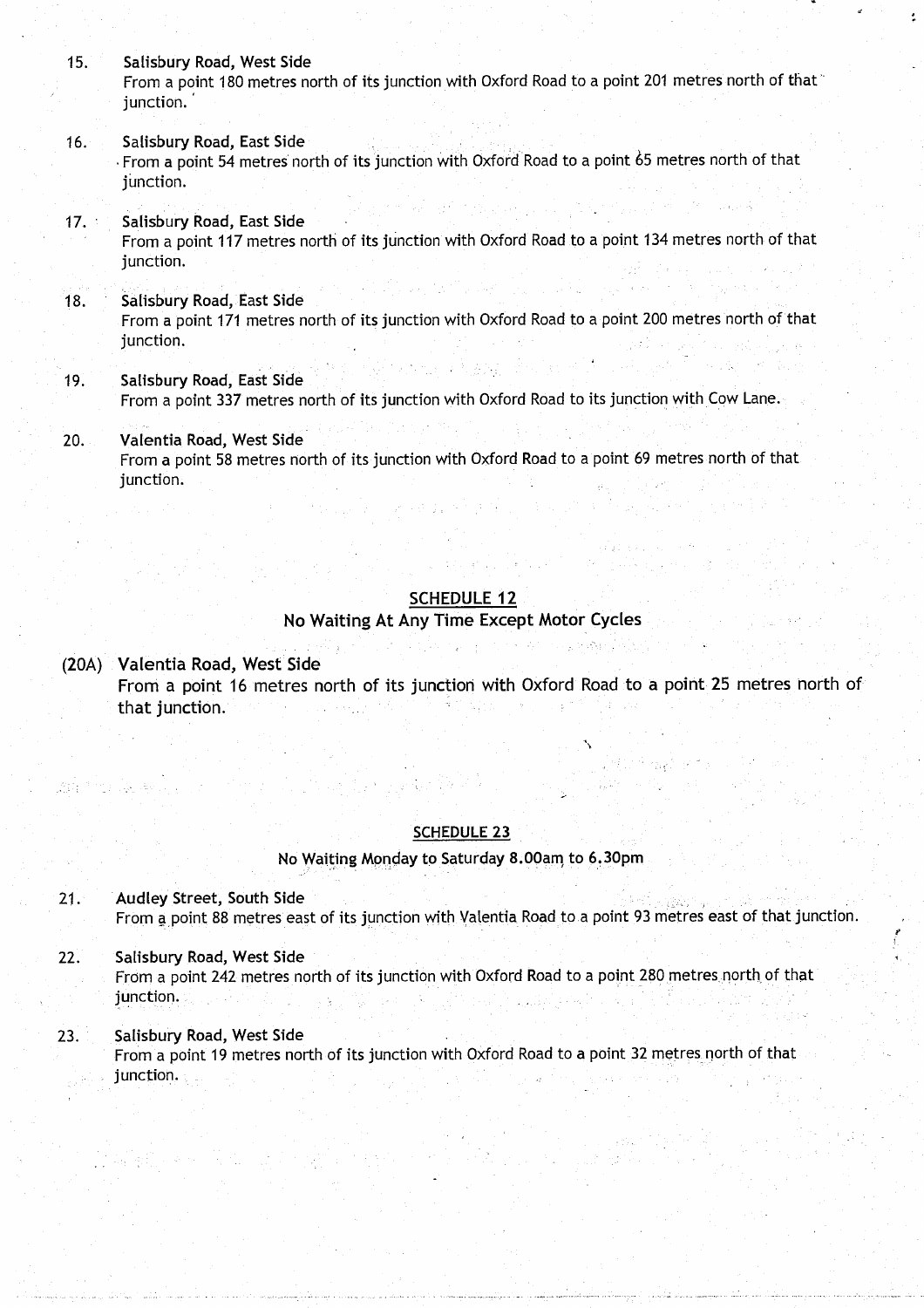#### SCHEDULE 44

### **Shared Use**

## **(A) Residents**/**Permit Holders** Only - (Monday to Sunday, 24 Hours)

**OR**

### **(B) 2 Hours Limited** Waiting**, No Return** within 2 Hours, Monday to Sunday **8 .OOam to 8 .**0**Opm**

- 24. Audley Street, **North Side** From a point 65 metres east of its junction with Valentia Road to a point 10 metres west of its junction with Beresford Road.
- **25. Audley Street**, **North Side** From a point 10 metres east of its junction with Beresford Road to a point 10 metres west of its junction with Salisbury Road .
- **<sup>26</sup> . Audley** Street, **South Side** From a point 93 metres east of its junction with Valentia Road to a point 8 metres west of its junction with Beresford Road.
- 27. Audley Street, **South Side** From a point 10 metres east of its junction with Beresford Road to a point 24 metres west of its junction with Salisbury Road.
- **28. Audley Street, South Side**

From a point 10 metres west of its junction with Salisbury Road to a point 20 metres west of that junction.

- **29. Catherine Street**, **North Side** From a point 10 metres east of its junction with Beresford Road to a point 8 metres west of its junction with Salisbury Road.
- **30 . Catherine Street**, **South Side** From a point 7 metres east of its junction with Valentia Road to a point 33 metres west of the junction with Beresford Road .
- **<sup>31</sup> . Catherine Street**, **South Side** From a point 7 metres west of its junction with Beresford Road to a point 22 metres west of that junction.
- **32.** Catherine Street, South Side From a point 10 metres east of its junction with Beresford Road to a point 12 metres west of its junction with Salisbury Road.
- **<sup>33</sup> . Curzon Street**, **North Side** From a point 5 metres east of its junction with Valentia Road"to a point 10 metres west of its junction with Beresford Road.
- 34. Curzon Street, South Side

From a point 14 metres east of its junction with Valentia Road to a point 10 metres west of its junction with Beresford Road .

#### 35. Salisbury **Road**, **West Side**

From a point 75 metres north of its junction with Oxford Road to a point 119 metres north-of that junction.